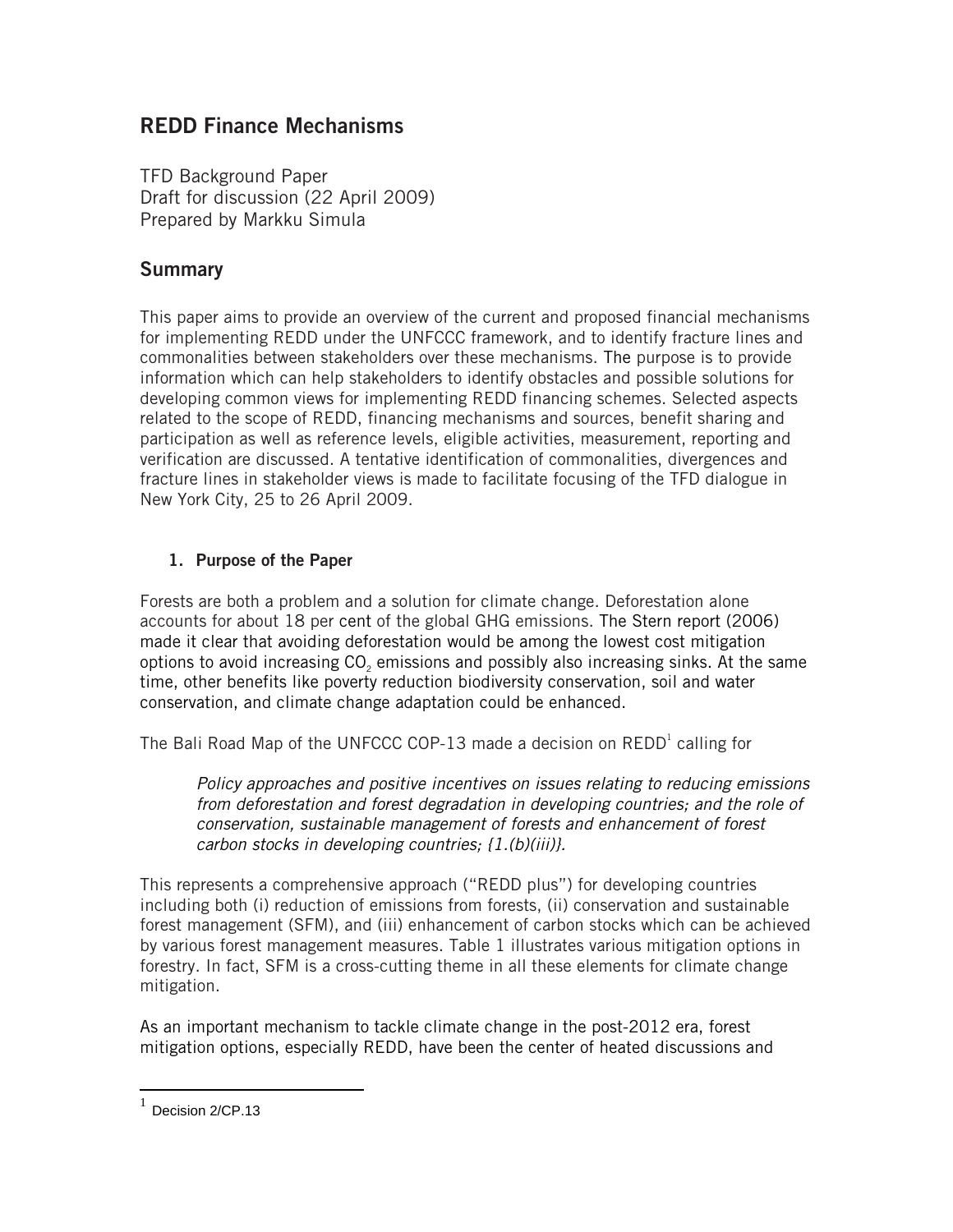therefore the outcome of COP-13 was an important milestone. For the identified forest mitigation options to be successful, a robust, coherent and dynamic financing scheme **Table 1***.* **Overview on mitigation approaches** 

| <b>Mitigation option</b>                                  | <b>Mitigation objective</b>                                                 | <b>Mitigation policy</b><br><i>instrument</i> | <b>Forest/Land Management Option</b>                                                                                                                                                                                                                                                                          |
|-----------------------------------------------------------|-----------------------------------------------------------------------------|-----------------------------------------------|---------------------------------------------------------------------------------------------------------------------------------------------------------------------------------------------------------------------------------------------------------------------------------------------------------------|
| <b>Reduce GHG</b><br>emissions                            | Reducing<br>deforestation                                                   | REDD<br>("first $D$ ")                        | Reducing emissions from existing forests<br>(through avoidance their conversion to<br>other uses)<br>(law enforcement, creation and effective<br>management of new protection areas,<br>payments for environmental services in<br>form of contractual agreements)                                             |
| <b>Increase CO2</b><br>sequestration<br>(removals of CO2) | <b>Reducing</b><br>degradation<br><b>Enhancing existing</b><br>carbon pools | <b>REDD</b><br>("second D")                   | <b>Conservation and sustainable</b><br>management of forests<br>(restoring lost carbon pools and<br>enhancing the existing ones)<br>(multiple-use forest management for<br>carbon density, timber, non-timber forest<br>products, other environmental services,<br>including restoration of degraded forests) |
|                                                           | Creating new forests<br>and tree cover                                      | CDM A/R<br>(outside forests)                  | Expansion of carbon stocks through<br>creating new carbon pools<br>(planted forest, facilitated natural<br>expansion of forest; rehabilitation of<br>degraded lands by tree planting and<br>revegetation; agroforestry; agro-sylvo-<br>pastoral systems; etc.)                                                |

Source: Adapted from Blaser, Robledo and Skutsch, 2009

needs to be designed, negotiated and implemented as developing countries cannot be expected to generate such global public goods as forest-based climate change mitigation without external support. Such a scheme may include one or more mechanisms. Several proposals have been suggested for forest carbon financing including market mechanisms, fund-based systems, and their combinations. Access to and participation in such mechanisms may differ among public and private stakeholders in developed and developing countries.

REDD financing as a win-win instrument can bring a whole range of benefits but the interests vary among stakeholder groups. For developing country governments REDD would represent a new source of financing for national development priorities (e..g. health and education); for developed countries it would be a cost-efficient option for carbon offsets; for environmental NGOs REDD could generate additional resources for biodiversity conservation; for the rural poor it could bring badly needed income and financial support to communities and smallholders as well as a means to improve their forest tenure rights; for the private sector REDD can be an additional source of funding to make SFM in natural tropical forests and rehabilitation of degraded lands financially viable; for politically powerful groups REDD financing can become yet another opportunity of income; for multilateral development banks it can open up new ways of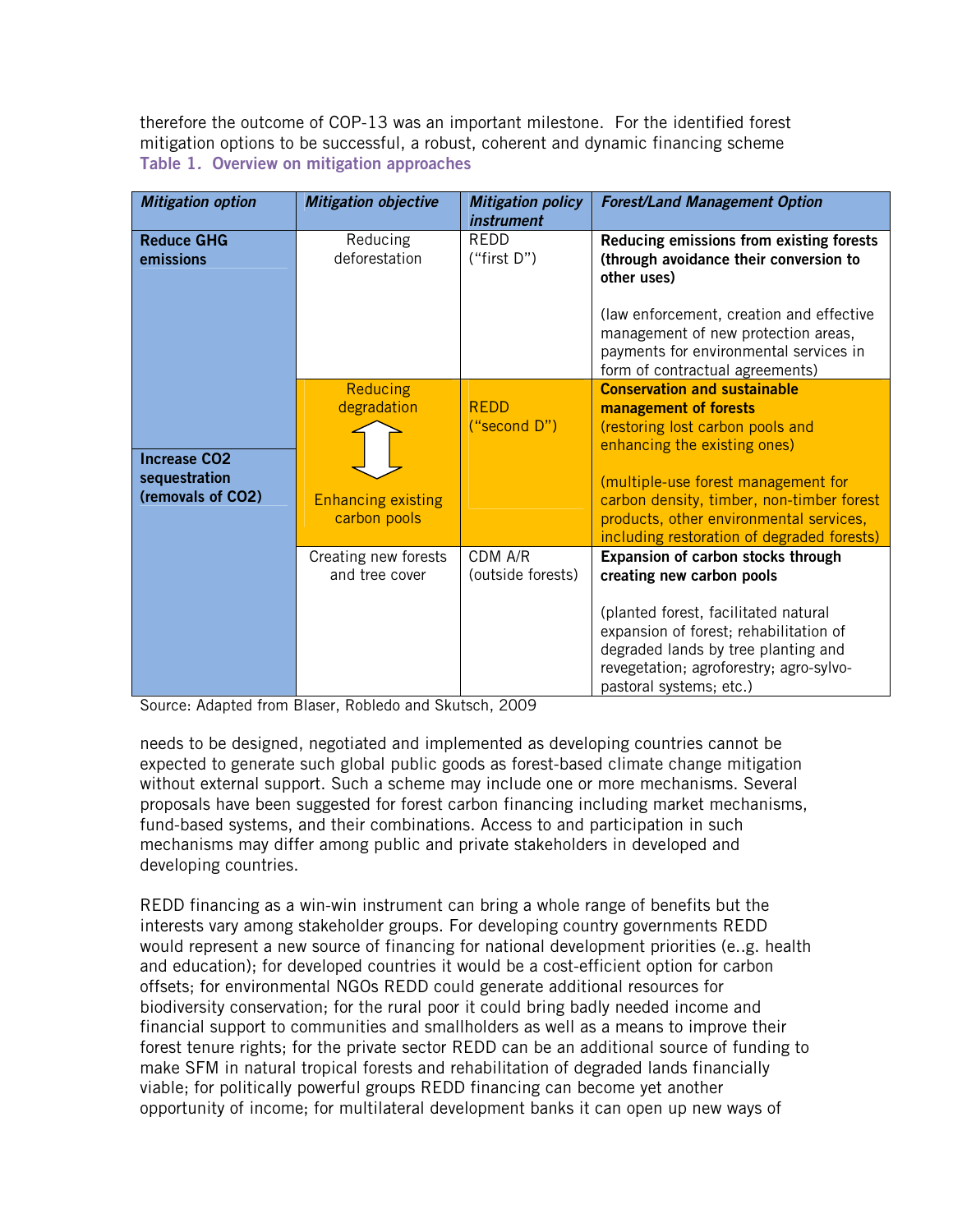doing business in the context of maintenance of global public goods; and for intergovernmental organizations it offers a new area of intervention in technical assistance and a new funding source.

However, meeting such a broad range of interests will be difficult. In addition, various policy and implementation options of REDD financing will have other impacts than climate change mitigation in terms of environmental, social and economic consequences which can be positive (often referred to as co-benefits), negative (often referred to as risks) or neutral. These impacts can touch significant stakeholder interests and therefore their assessment through a participatory process is necessary.

With the upcoming COP-15 in December, where the post-2012 mitigation regime is to be defined, there is an urgent need for leaders to clarify the advantages and disadvantages of potential financial mechanisms for forest carbon in order to facilitate further discussion and informed decision making on the future climate change regime. The purpose of this draft scoping paper is to provide background information for facilitating the dialogue under the TFD. On each key issue, some tentative conclusions are made on stakeholder views concerning commonalities, divergences, or fracture lines while recognizing that the difference between the latter two is often like a line drawn in water. The paper does not attempt to be a comprehensive review and many important issues on which there are different stakeholder views are only mentioned in passing (e.g. leakage, additionality, permanence) as they have already been extensively debated in other fora.

# **2. Scoping REDD**

Views differ on what should be covered by REDD financing: should it be limited to reduction of deforestation and forest degradation only, or should it also cover other forest options for mitigation of climate change (Table 1). This largely boils down to how "enhancement of forest carbon stocks" and "sustainable management of forests" in COP-13 Decision 2 are interpreted, i.e. which activities are allowed within REDD (Table 2). The key divergence in this respect appears to be whether creation of new sinks through afforestation and reforestation are included as they are currently covered by the Clean Development Mechanism (CDM)<sup> $2$ </sup> and what activities are covered under REDD. The concern here is which lands (non-forest land or forest land with existing forest cover) are used in order to avoid REDD becoming a perverse incentive to promote inappropriate conversion of existing forests to large-scale industrial plantations.

More than two thirds of the global mitigation potential by forests is located in developing countries of which REDD can generate 40% and Afforestation/Reforestation and forest management 30%, each. One third of the developing country potential is located in Latin America and the Caribbean due to its high deforestation rate (IPCC 2007).

Individual mitigation activities have different potentials to contribute to climate change mitigation. For instance, in the Brazilian Amazon forest, degradation is responsible for 20% of total emissions, in Indonesia forest degradation is responsible for two thirds of

 2 Defined as Afforestation/Reforestation in Article 3.3 of the Kyoto Protocol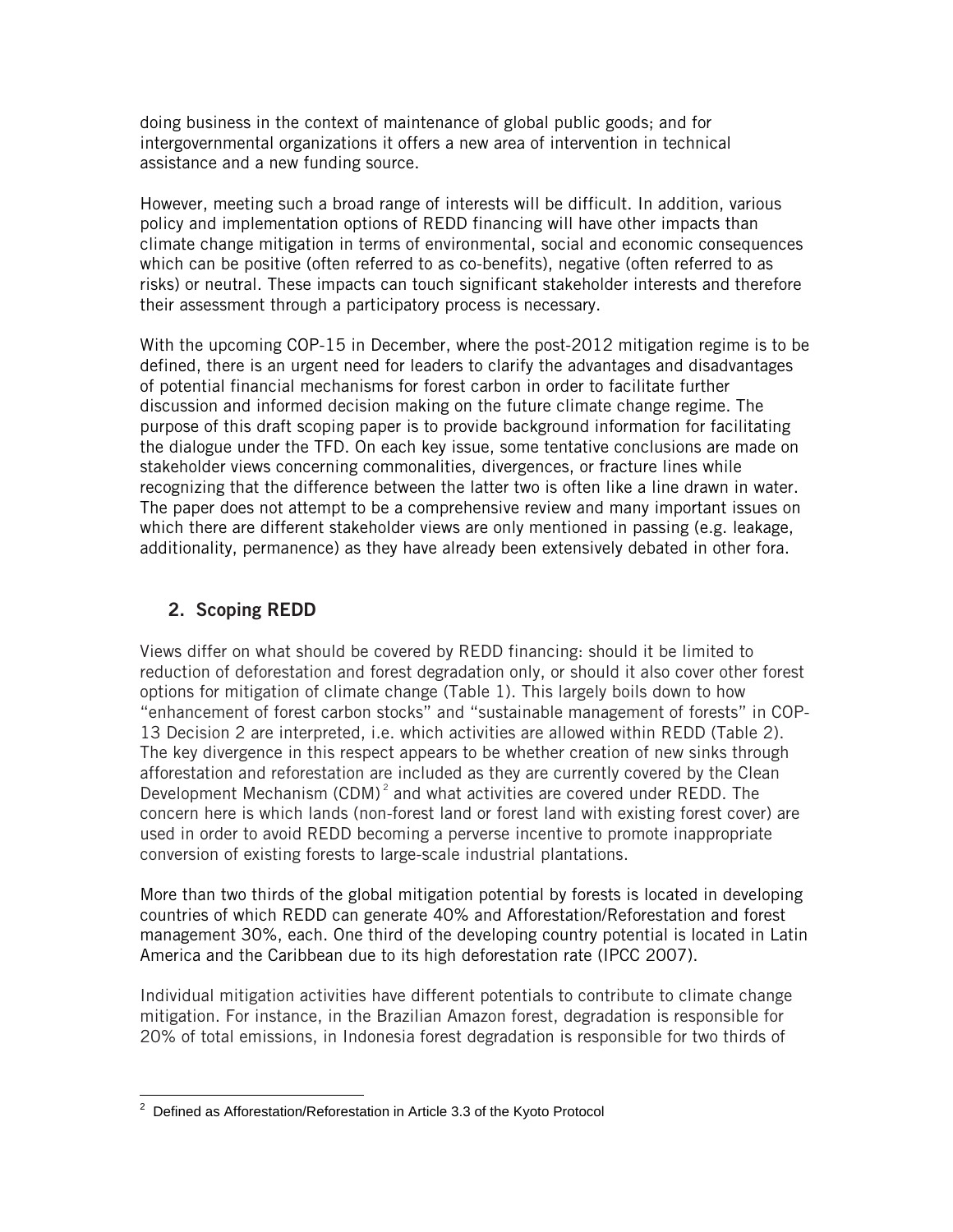the total decrease in the forest stock, and in Africa degradation is almost 50% of the annual rate of deforestation.3

|  | Table 2. Forest mitigation activities |  |
|--|---------------------------------------|--|
|  |                                       |  |

| <b>Changes in</b>          | <b>Reduction of</b>   | <b>Enhancement of forest carbon</b>                                                                        |
|----------------------------|-----------------------|------------------------------------------------------------------------------------------------------------|
|                            | emissions             | stocks                                                                                                     |
| <b>Forest area</b>         | Reduced deforestation | Afforestation and Reforestation                                                                            |
| (measured in hectares)     | Creation of new       | (A/R), rehabilitation of degraded                                                                          |
|                            | forests               | forest lands (not classified any<br>more as forests), natural<br>expansion of forest to non-forest<br>land |
| <b>Carbon density</b>      | Reduced forest        | Sustainable forest management,                                                                             |
| (measured in amount of     | degradation           | including conservation, restoration                                                                        |
| carbon stored per hectare) | Management of         | of degraded forests, regeneration,                                                                         |
|                            | existing forests for  | and other forest management                                                                                |
|                            | carbon benefits       | activities                                                                                                 |

Source: Adapted from Angelsen et al. (2009)

Stakeholder views on the scope of REDD financing may be summarized as follows: $4$ 

# *Commonalities*

- REDD should address both deforestation and forest degradation
- Only developing countries/other non-Annex I countries can participate
- Need to consider co-benefits

## *Divergences*

- First priority to be given to reduction of deforestation
- Relative priority to be given to carbon enhancement activities; carbon density in existing forests/new carbon pools
- Relative priority to be given to co-benefits
- National, government driven large-scale approach versus local stakeholder driven small-scale approaches for REDD

*Fracture lines* 

- Enhancement measures to be included, particularly creation of new carbon pools through large-scale plantations
- Eligibility criteria for participating developing countries

# **3. Financing Mechanisms for REDD**

There are three types of carbon markets: (1) the market that aims at achieving the commitments under the Kyoto Protocol (Kyoto regulated marked); (2) the regulated market outside the Kyoto Protocol, and the market that is trading voluntary emission

 $\overline{a}$ <sup>3</sup> Asner et al. (2005), Marklund & Schoene (2005) and Lambin et al. (2003) as cited by Angelsen (2008).<br><sup>4</sup> Largely based en Clebel Caneny Pregramme (2009).

Largely based on Global Canopy Programme (2008).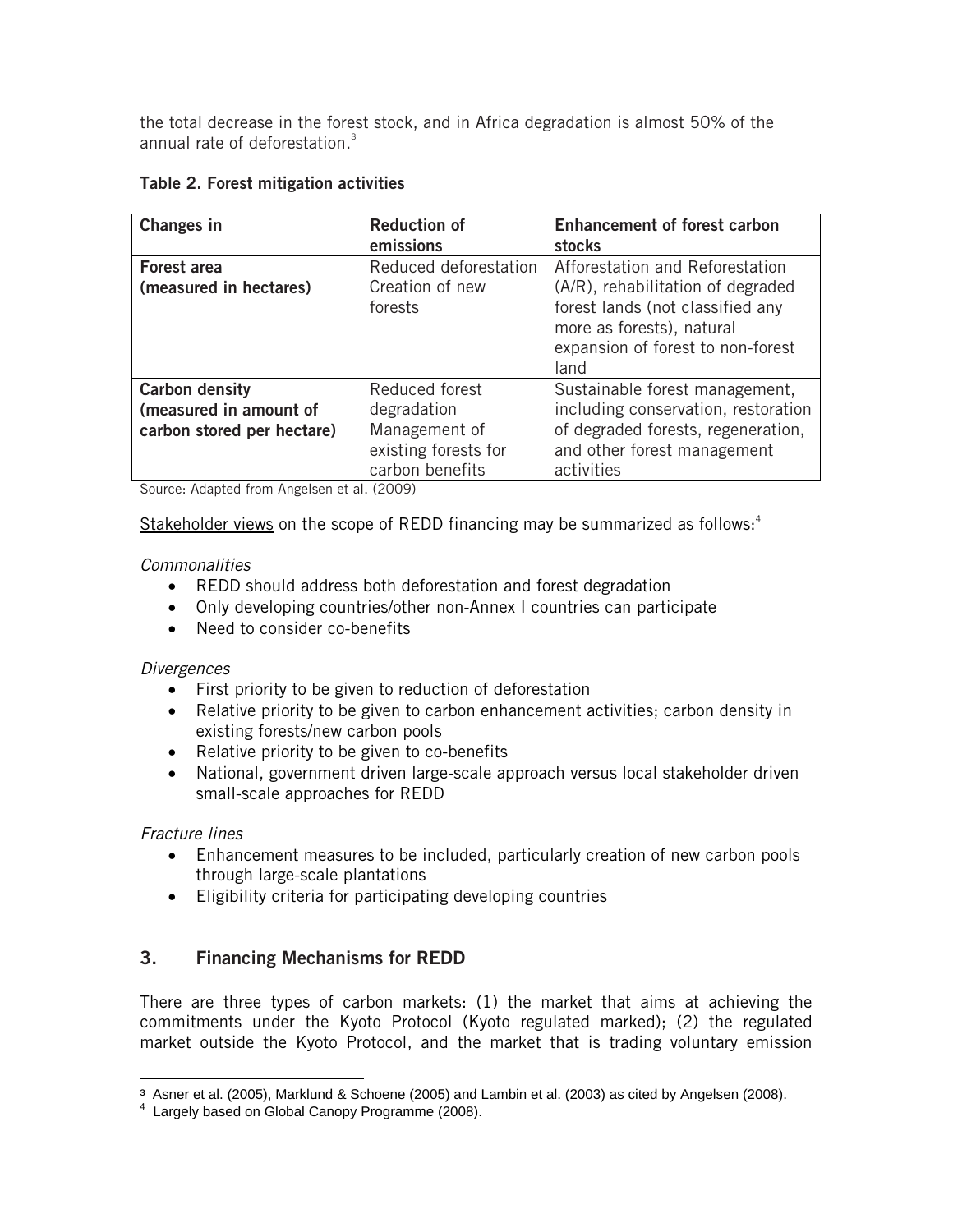reductions (voluntary markets) (Figure 1). In each market, two modalities of trading options can be distinguished: (i) permits or allowance trading, and (ii) project-based trading. Forest-related mitigation options are included in the Kyoto-regulated market (CDM A/R) and in the voluntary market (planting forests and avoiding deforestation).



# **Figure 1. Carbon markets**

REDD financing has been proposed as the three current mechanisms for forest carbon offsets have proved to have a limited impact:

- By March 2009 the CDM, the only mandatory scheme covering forest-based carbon offsets, has been able to approve only two A/R projects. There are about 30 projects in the pipeline suggesting that there is a potential supply for A/R which has not been possible to meet by the Mechanism. Three problems have made CDM financing cumbersome in forestry: (i) there is a lengthy process of 1-2 years in getting CDM projects fully formulated, validated and approved, (ii) transaction costs are so high that smaller projects are not viable, and (iii) particular characteristics of forestry projects related to additionality, leakage and permanence which are not required in the well functioning energy sector part of the CDM markets. For these reasons many feasible projects for CDM have in fact been introduced to the voluntary markets.
- The non-Kyoto regulated markets in the United States and Australia (New South Wales) cover forest carbon offsets but they are still small compared to the Kyotoregulated CO<sub>2</sub> markets.
- The voluntary over-the-counter (OTC) markets are currently the only source of carbon finance for avoided deforestation. Forestry-based credits account for 36% of the total voluntary market (USD 331 million in 2007) and have been able to also incorporate small-sized projects (Hamilton et al. 2007).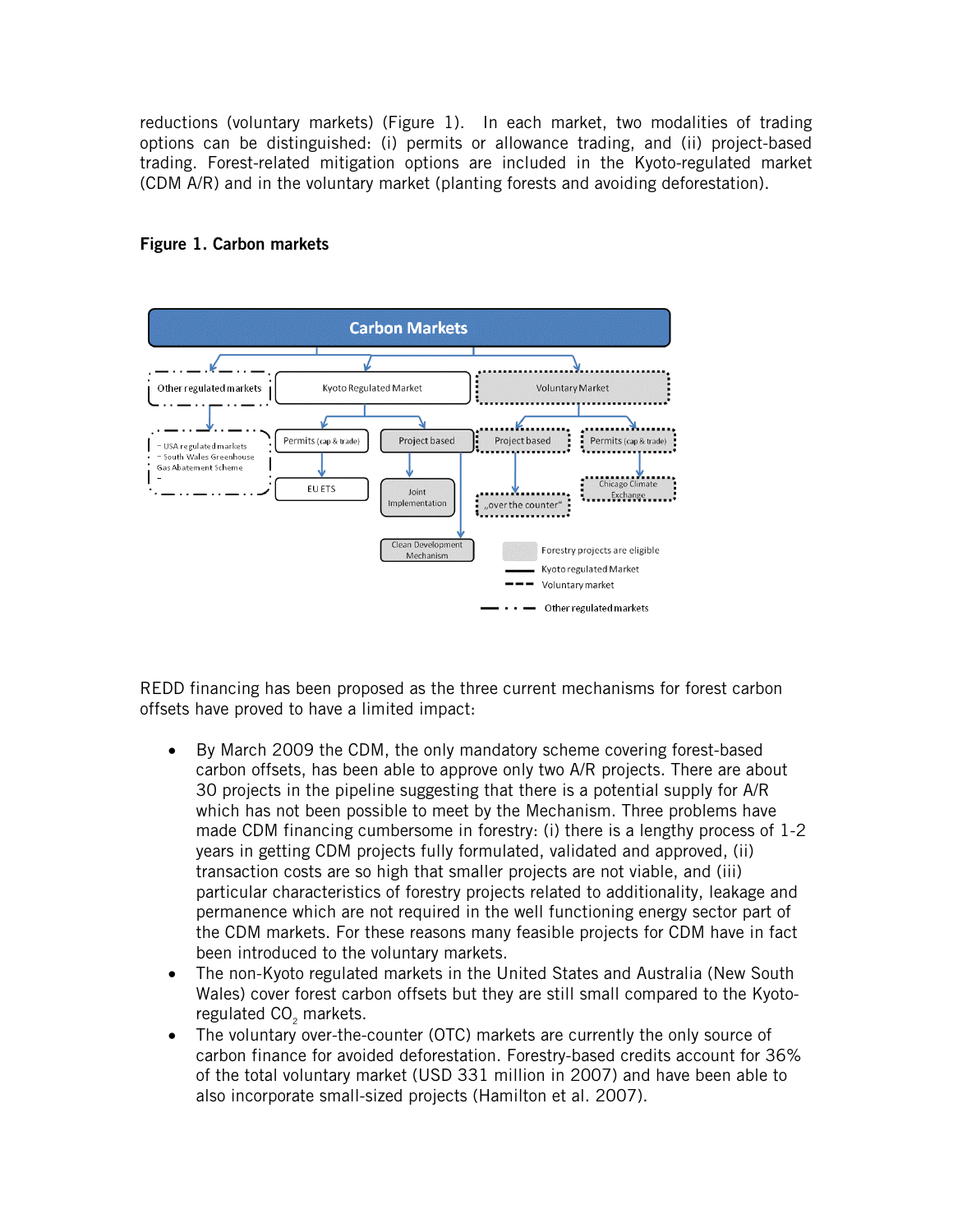Avoided deforestation which involves forest conservation through various measures had access to the early Joint Implementation (JI) and Activities Implemented Jointly (AIJ) carbon offset schemes in Europe and the United States, respectively. These schemes were implemented in the 1990s and were targeted at the private sector. They demonstrated that a potential demand exists<sup>5</sup> and that implementation capacity can be rapidly built up by the private sector (Moura Costa 2008).

Even though in the short run the unregulated market is likely to play a critical role in developing new ways of implementation, it cannot provide a substantial solution and therefore other mechanisms for REDD financing have been proposed.

REDD activities in developing countries can be financed through three main options (Global Canopy Programme 2008):

- (i) a voluntary fund could operate at the national (i.e. uni- or multilateral) or international scale raising funds e.g. from Official Development Assistance (ODA) and other public and private sources;
- (ii) a direct market mechanism for REDD credits would be traded alongside existing certified (or verified) emissions reductions (CERs), and could be used by companies in Annex I countries to meet emissions targets in their national cap-and-trade systems; or
- (iii) a hybrid/market-linked mechanism would generate finances through either an auction process or by establishing a dual-market in which REDD credits are linked to but are not fungible with existing CERs. Norway's proposal to auction Assigned Amount Units (AAUs), the Center for Clean Air Policy's "Dual Markets" approach and Greenpeace's TDERM are examples of market-linked mechanisms.

Recent developments and the weaknesses and strengths of each option suggest that a combination of these approaches may be needed to address the specific forest and socioeconomic conditions and particular needs of developing countries. A common critical requirement for all the options is good governance to make contractual, performancebased REDD financing effective in practice.

In general, non-Annex I Parties call for new and additional contributions from developed countries. This may limit the financing potential of the first option and the sustainability of its funding flows as emissions reductions generated through a voluntary fund cannot be used for compliance by participating developed countries<sup>6</sup>. This is why many stakeholders have emphasized the need for market-based approaches but strong concerns have also been expressed on their constraints.

The role of market-based approach to be implemented on sub-national or project level is one of the contentious issues in the REDD financing options. It has been seen problematic for a number of reasons such as (a) interfering in the developing countries' sovereignty, (b) possible conflicts or difficulties related to the property rights of the forest carbon, (c) slowness of the complicated but necessary policy and institutional reforms

 $\overline{a}$ 

 $5$  The area of forestry projects under the AIJ/early JI schemes was about 4 million ha generating about 103 mill tC (Moura Costa 2008) .

<sup>6</sup> E.g. Moura Costa (2008)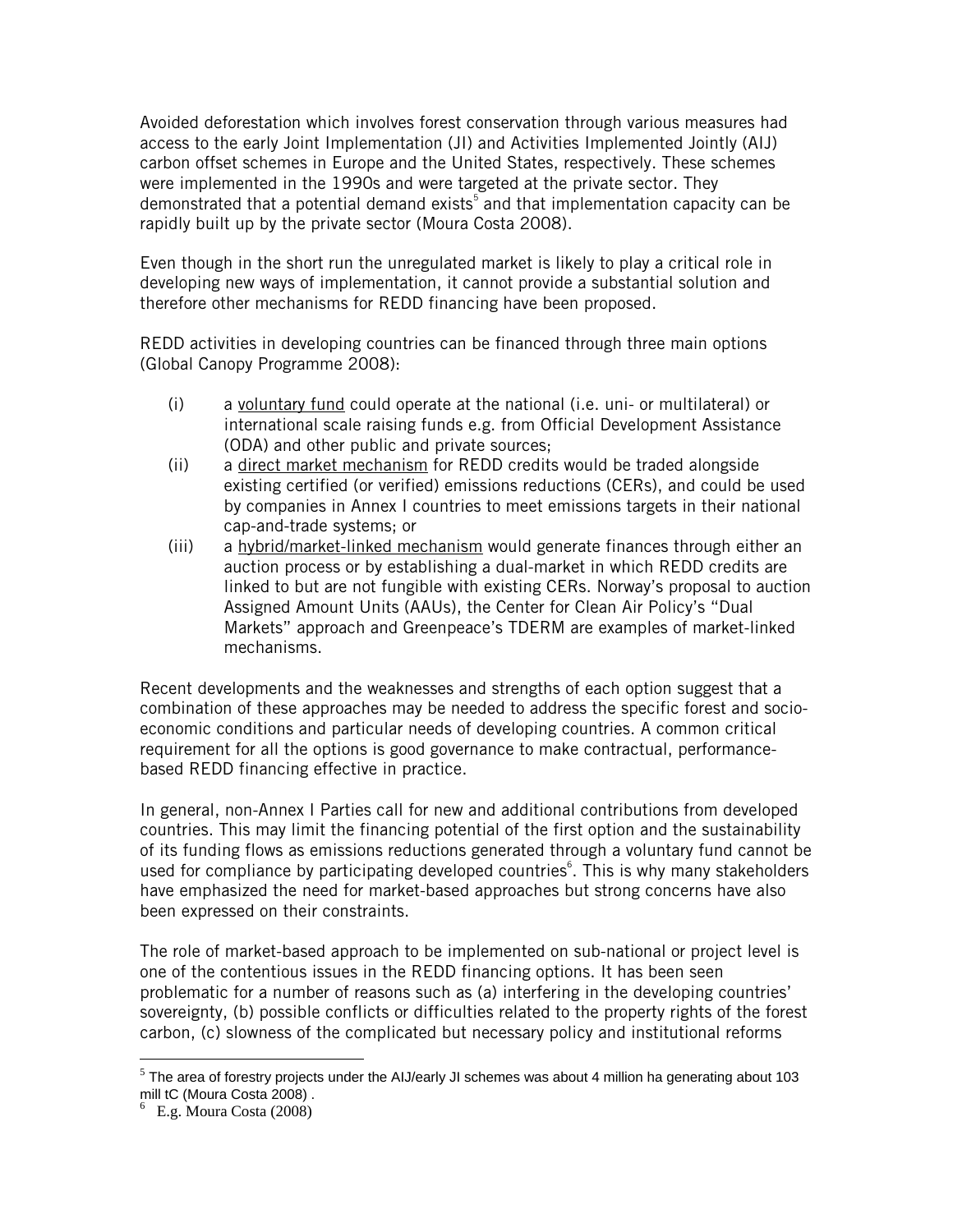which would lead to long delays in the implementation, etc. On the other hand, advocates for the market-based approach argue for (i) possibility for a rapid implementation start, (ii) large-scale funding potential as ODA and other public sources may not be able to match the needs in a sustained way, (iii) possibilities for effective risk management as problems of implementation are easier to address at local than national level, etc.

However, even in this case the governments' role would be crucial to create an enabling environment for the markets (a) to set up necessary national-level rules and rights for actors, (b) to contain other land use pressures on forests (incl. revision of land-use related fiscal and other incentives), (c) to map and plan land use and identify priority areas for REDD implementation, (d) to establish reference levels and monitoring systems of deforestation, degradation and leakage, etc. (Moura Costa 2008).

Recognizing these issues, a "nested" approach has been proposed by CATIE and supported by several Latin American countries drawing on the pioneering experience of Costa Rica. It aims to address project-level risk within national-level accounting mechanisms, i.e. individual carbon projects would not be credited unless the overall country emissions reductions were below the national reference level. This represents a joint public and private sector engagement in implementing REDD.

Obviously, both private sector investors and intermediaries (financing institutions, traders, certifiers, verifiers, consultants, etc.) in developed countries have an economic interest to promote the market-based approach for REDD financing.

A key argument against market-based approaches has been possible risk of flooding the international carbon market with REDD credits if they are fungible with other carbon credits. The theoretical potential supply of REDD credits is large, their delivery costs are estimated to be low<sup>7</sup> and they could depress the international carbon prices having a negative impact on reducing carbon emissions elsewhere and in other activities. As a solution to this problem, Moura Costa (2008) has proposed raising emission reduction targets, creation of (temporary) market quotas for REDD credits, or, as proposed by Ogonowski et al. (2007), creation of dual-markets.<sup>8</sup>

To address the problems related to the market-based approaches, Greenpeace has proposed a Tropical Deforestation Emissions Reduction Mechanism (TDERM) which would be a hybrid market-linked fund which would trade REDD credits that would not be fungible with the current CDM market and the price of these credits would be set either by auctioning or by setting a price linked to the price of Kyoto credits.

 $\overline{a}$ 

 $7$  The costs would vary between countries and forestry situations. The lowest cost estimates based on opportunity costs start from less than USD 0.10/tCO2 (Woods Hole 2007.)<br><sup>8</sup> The Dual Markets approach aposition the creation of a new earbon market

The Dual Markets approach specifies the creation of a new carbon market for emissions reductions from deforestation and degradation that is linked with the overall reductions achieved by developed countries in the post-2012 timeframe, but is only partially fungible with the post-2012 global carbon market. Developed countries would commit a percentage of their post-2012 target to come from the REDD market. For example, if a country committed to an overall 30 percent reduction, they could also commit that 5 percent of that reduction would be generated through financing REDD activities in developing countries—the other 25 percent would come through domestic reductions or through purchasing reductions in the non-REDD post-2012 carbon market (Ogonowski et al. 2007).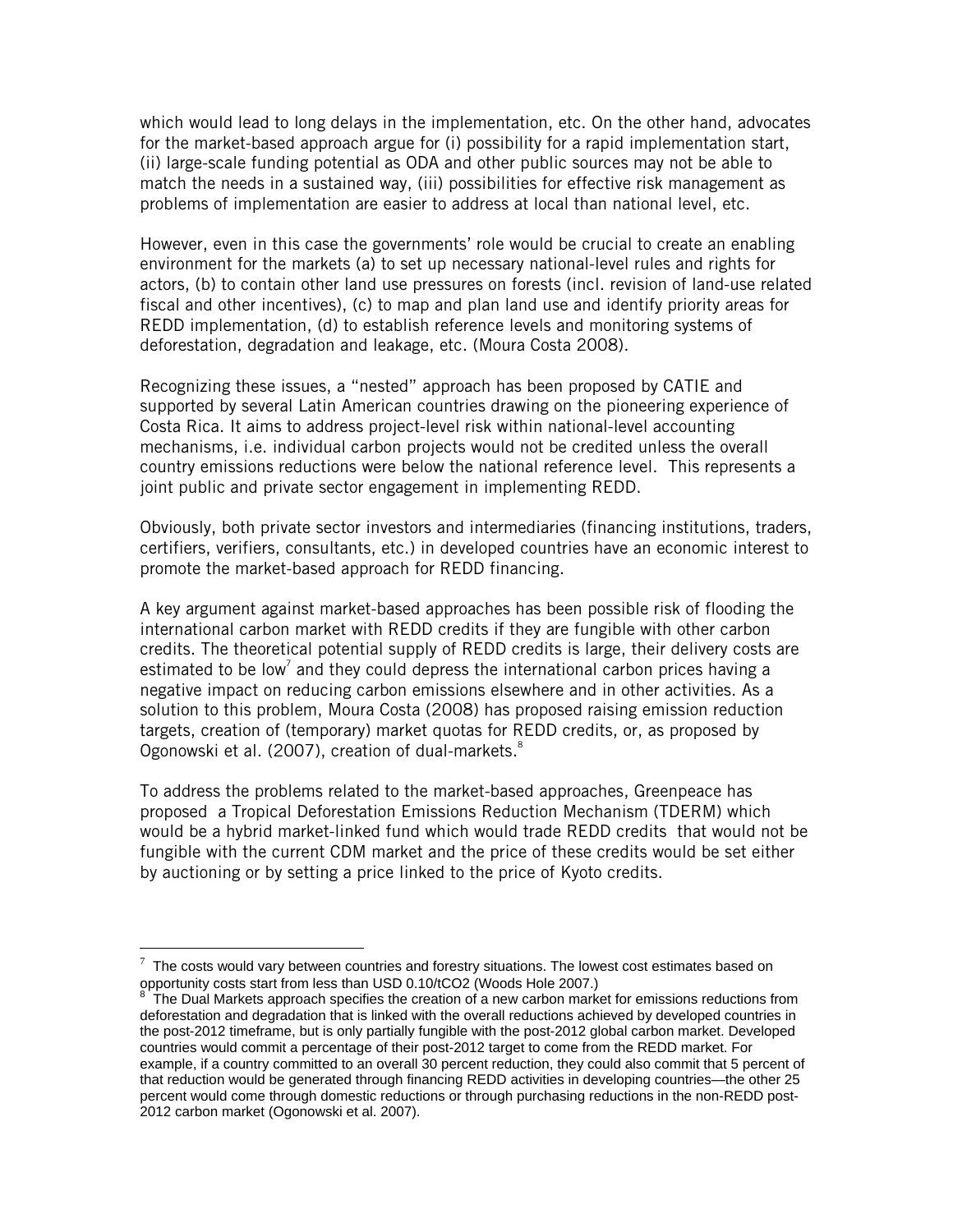## *Towards an ideal system*

In order to address the inherent and varying constraints in developing countries and the need build up implementation capacity, a phased approach for REDD financing has been proposed by the Angelsen et al. (2009).

- PHASE 1: An initial support instrument that allows countries to access immediate international funding for national REDD strategy development, including national dialogue, institutional strengthening, and demonstration activities.<sup>9</sup>
- PHASE 2: A fund-based instrument that allows countries to access predictable REDD finance, based upon agreed criteria. Continued funding under this instrument would be results-based, but performance would not necessarily be monitored or measured only on the basis of emissions and removals against reference levels. Performance would be related to the implementation of National REDD Strategy Policies and Measures (PAMs).
- PHASE 3: A GHG-based instrument that rewards performance on the basis of quantified forest emissions and removals against agreed reference levels. In this phase transition from global facility to integration with compliance markets would take place.

Phase 1 would be financed by voluntary contributions, Phase 2 by a global facility which could be a unitary fund or a clearinghouse that records eligible bilateral and multilateral contributions. To ensure predictability, international REDD financing should be clearly identified and funding commitments firm, verifiable, and enforceable. International REDD finance would complement domestic funding by developing countries in accordance with their respective capabilities, taking into account preexisting national efforts and expenditure in sustainable forest management, forest protection, and forest inventories.

The proposal by Angelsen et al. (2009) includes elaboration of Phases 2 and 3 in detail including how eligibility for country participation in different phases could be determined and how financing mechanisms could evolve. Financing would start with initial voluntary contributions in Phase 1, then including various options in Phase 2 (e.g. involving various types of international levies), and finally in Phase 3 providing large-scale international finance including from private sources via global compliance carbon markets and/or domestic emission-trading schemes.

The proposal contains many elements of what could constitute an "ideal" approach to REDD financing as it addresses (i) capacity building, (ii) flexibility for entry by countries in different stages of development, (iii) performance-based payments starting with implementation of policies and measures to "deliver" climate mitigation, and (iv) integration of large-scale financing from a variety of sources, including from the private sector through carbon offset markets.

 $\overline{a}$ 9 FCPF and UN-REDD are already providing assistance to several countries for readiness capacity building.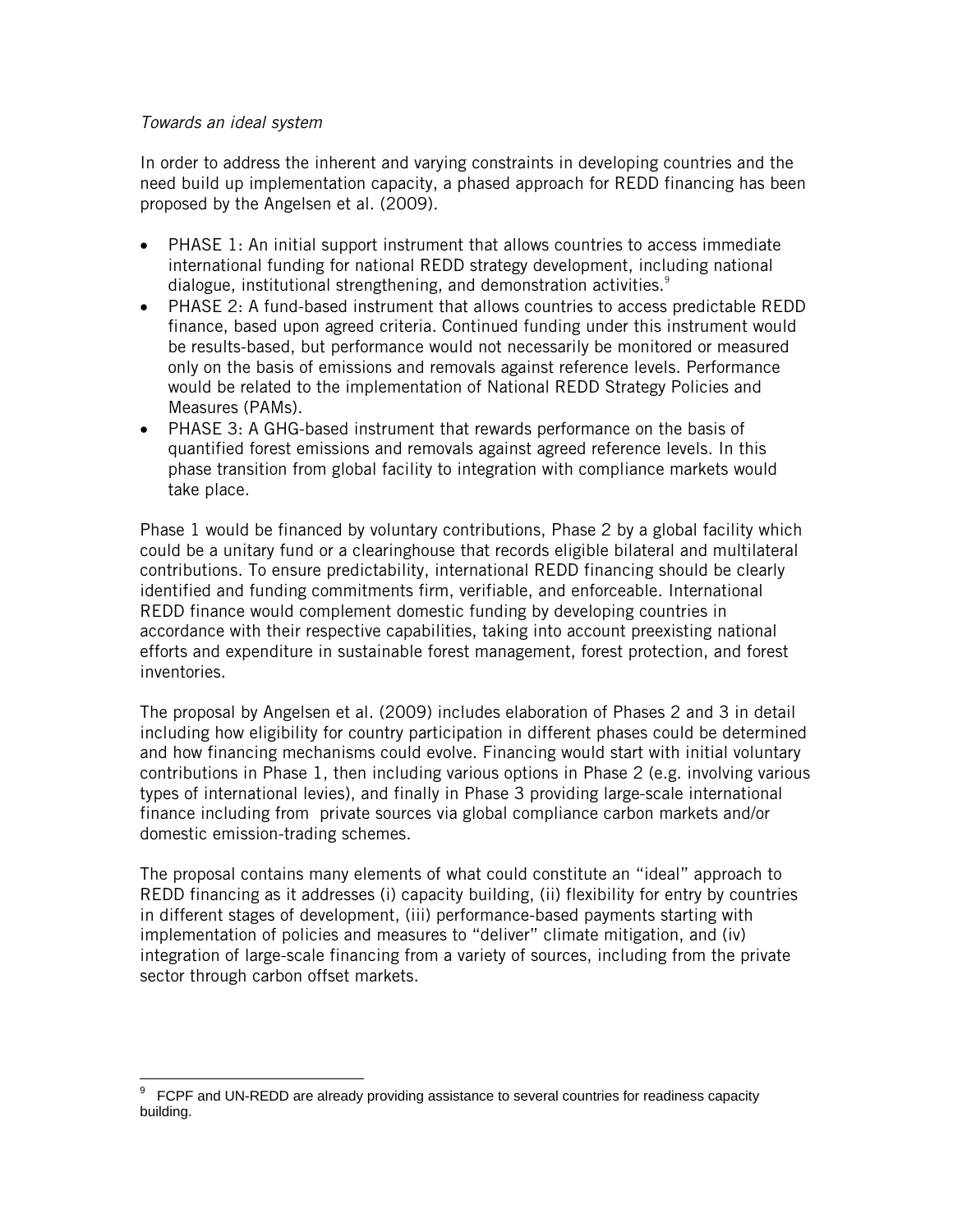Stakeholder views on the REDD financing mechanisms may be summarized as follows: $10$ 

*Commonalities* 

- REDD financing should effectively contribute to the overall goal of reducing emissions
- REDD funding should be adequate, effective, sustainable and predictable
- Flexibility to address differing country situations and needs
- Phased approach starting with REDD readiness capacity building
- Combination of mechanisms (hybrids) is likely to be required
- Fund approach for capacity building is essential

# *Divergences*

- Forest conservation through fund vs. market-based approach
- REDD financing is voluntary
- Mechanisms to raise financing

# *Fracture lines*

- Market-based mechanisms for REDD payments
- National vs. sub-national/project based implementation, nested approach
- Fungibility of REDD credits with other Kyoto credits if market-based approach is applied

# **4. Benefits and Participation**

The distribution of benefits between developing countries is to some extent implicit in the criteria for eligibility and setting the reference levels (Global Canopy Group 2008) which were discussed in sections 2 and 4, respectively<sup>11</sup>. In general, many proposals award benefits directly in proportion to generated emissions reductions rewarding historically large emitters and excluding those countries in which there is no deforestation or the loss of forest has been small. Some make also provision for allocating a proportion of benefits to countries other than those directly generating emissions reductions.

While REDD can provide new forms of financing for community forests, indigenous people and local communities, concerns have been expressed that the poor will not benefit and their forest tenure and use rights may be negatively affected when maintenance and enhancement of the forest carbon pools is introduced as a binding objective by REDD financing. Earlier experience shows that small-scale forest owners and forest communities have difficulties in accessing financing instruments, be they domestic or international. In REDD financing the transaction costs are likely to be high and the technical complexities are difficult to understand even by professionals. There is no clarity as yet about feasible national models to channel financial flows to indigenous people, local communities and individual forest owners. The accumulated experience is based on project or forest management unit-based compensation mechanisms, not national-level schemes like REDD.

 $\overline{a}$  $^{10}$  Largely based on Global Canopy Programme (2008).<br> $^{11}$  See also Annex 1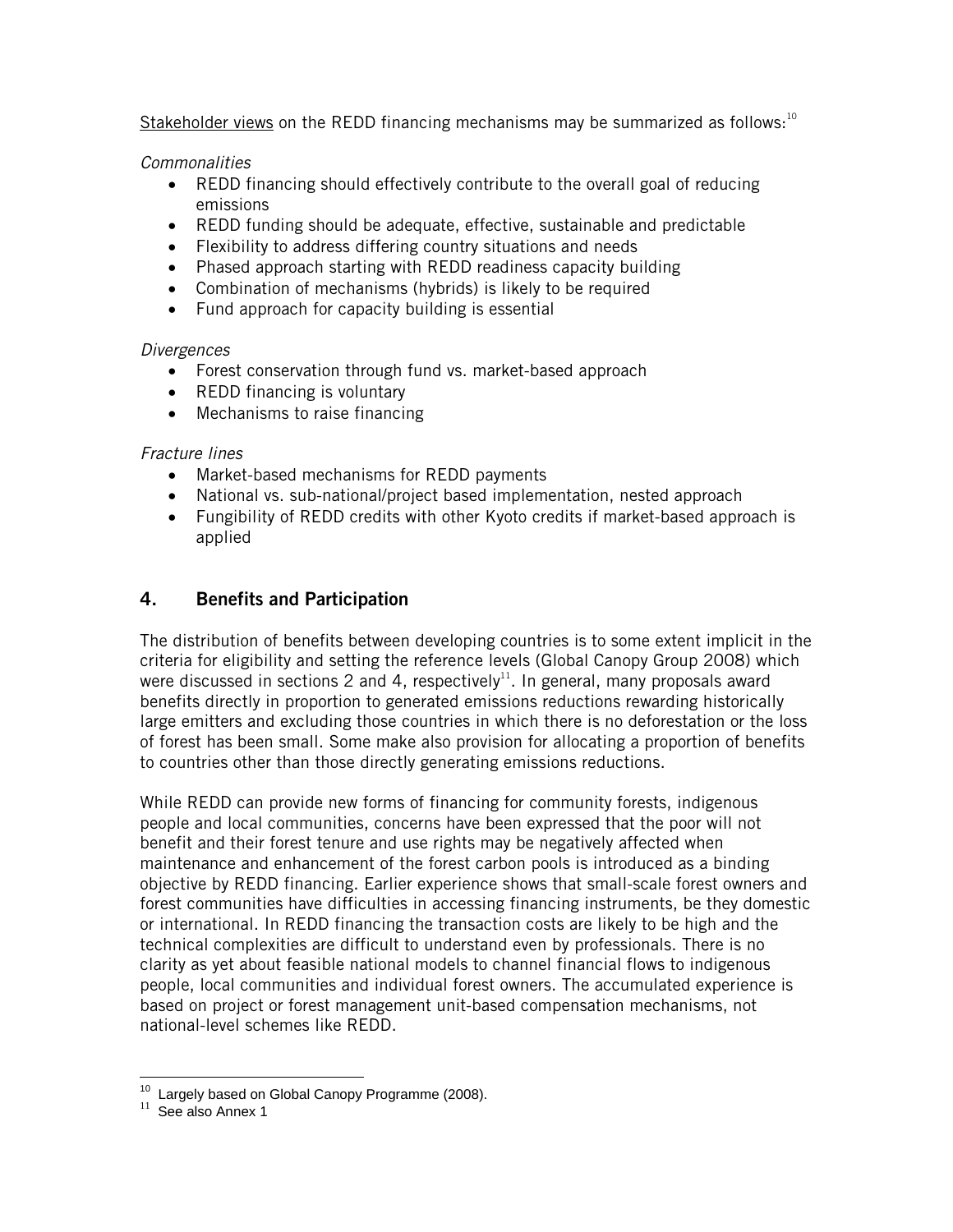Without establishing clear and secure land tenure, it is unrealistic to assume indigenous people, forest and other local communities as well as smallholders to have access to REDD benefits and thereby to invest in SFM. Reform processes related to forest land tenure are politically sensitive, technically complex and resource demanding. Implementation tends to be sticky even within an adequate legislation if the administration cannot be effectively mobilized to implement the will of legislators. This has been frequently underestimated in externally funded programmes and projects to improve land tenure (Simula 2008).

As a means to address possible negative social and environmental impacts, safeguards and voluntary standards have been introduced. The existing voluntary forest carbon standards have somewhat different focus, some targeted at good quality carbon offsets (accuracy of measurement, risk management, etc.), some at broader sustainability concerns. The accumulated forest certification experience is being extensively drawn on for developing these standards but with somewhat mixed results.

Another issue which needs clarification is the participation of indigenous people, local communities as well as other stakeholders in the development of REDD financing mechanisms at international and national levels. For participation at the international level, the UNFCCC provides established rules and procedures but there are several options for how they could be applied in the case of  $REDD<sup>12</sup>$ 

Stakeholder views on the benefits and participation related to REDD financing may be summarized as follows:

## *Commonalities*

- Rewarding based on performance
- Principle of equity
- Need to generate benefits to indigenous people and local communities that live in and from forests
- Common perception that adequate governance and tenure rights have to be strengthened for effective REDD implementation
- Need for capacity building and provision of information to rural communities, small-scale forest owners, indigenous people and other local groups as to how they can organize themselves to better participate in future REDD initiatives
- Existing rules of UNFCCC for participation

## *Divergences*

- Interpretation of the equity principle
- Rewarding countries with high deforestation rates and penalizing others
- Focus and contents of forest carbon standards

## *Fracture lines*

- Actual sharing/distribution mechanisms of benefits within country
- Making REDD pro-poor while being effective for climate change mitigation benefits

 $\overline{a}$ See Angelsen et al. (2009) for discussion of options.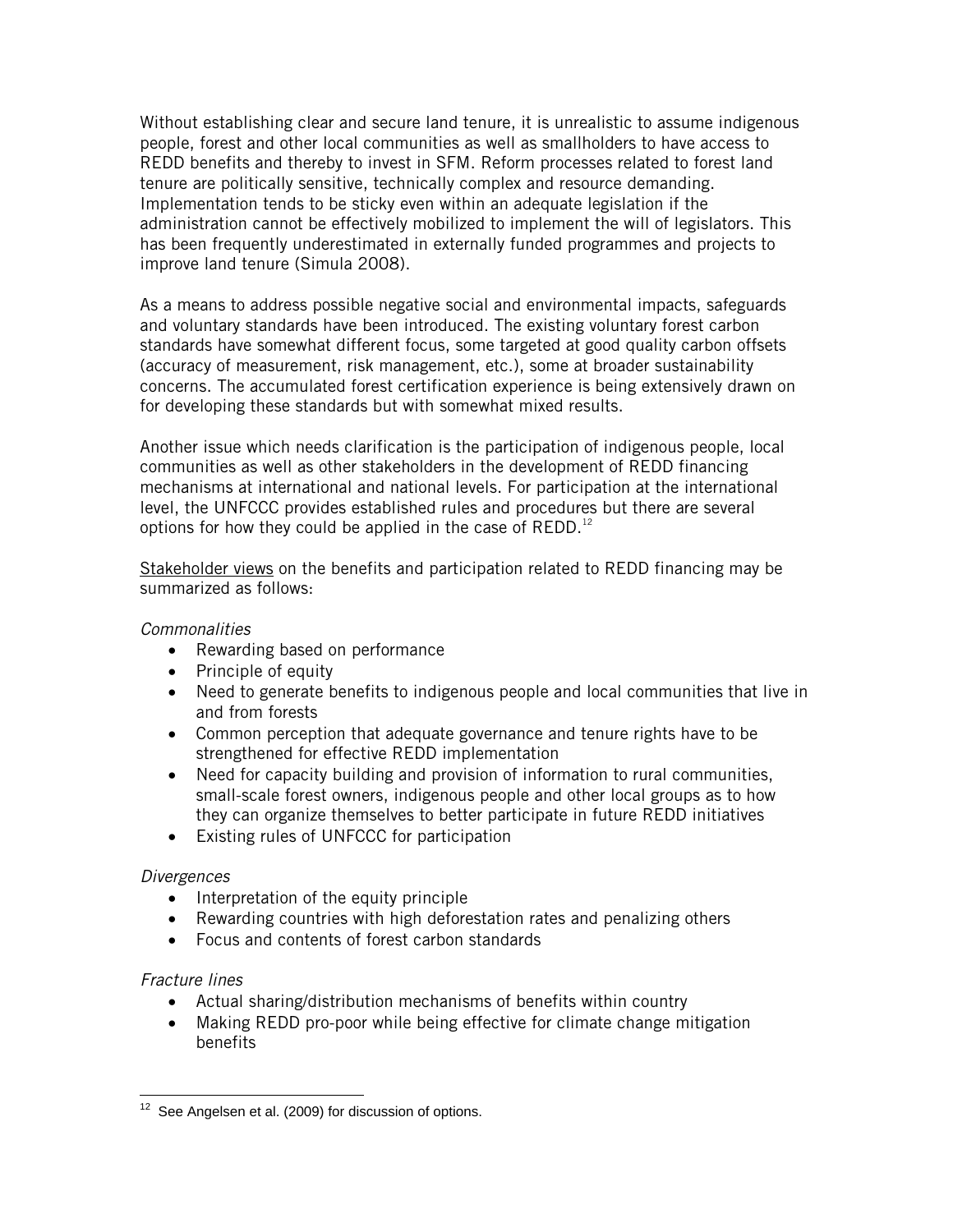*Lack of explicit views* 

- Options for stakeholder participation in REDD processes and implementation
- Possible need for mandatory standards
- Process of developing safeguards and standards

# **5. Reference Level**

An inherent feature of REDD on which there is a general agreement is additionality. Most of the analytical work on how to determine it has focused on (reduced or avoided) deforestation while both methods and data for assessing degradation are weakly developed.<sup>13</sup> In the context of A/R several methodologies have been developed and approved in projects submitted to the CDM financing. In the case of SFM, several studies have been carried out on the additional costs of moving from unsustainable practices to SFM, notably under the ITTO.

As REDD financing is targeted at achieving additional reductions in emissions, there must be a basis for measuring them which involves (a) reference level and (b) reference period. As these will be directly linked with the performance-based REDD financing, the choice is politically important. Reference level is the agreed baseline used for crediting emissions reductions for rewarding a country if its emissions are below that level (Angelsen et al 2009).

Reference levels define the business-as-usual scenario (BAU) over a predefined scale and can be used to determine the additionality of a given activity (Global Canopy Programme  $2008$ <sup>14</sup>. The emission reductions realized are calculated as the difference between the actual emissions and the reference level.

The reference level can be established at (i) sub-national<sup>15</sup>, (ii) national or (iii) global level<sup>16</sup>. While there is a common view that national reference levels are needed, views differ on the desirability of sub-national and global reference levels. Sub-national reference levels would allow developing countries without proper national carbon accounting systems to participate and provide an incentive for implementing individual projects and targeted sub-national level activities. The problems of leakage would have to be addressed in this case in a more detailed way than in the case of national reference levels. Global reference levels have been proposed as an additional measure to address international leakage.

Reference levels can be established by (i) historical development-based trend analysis, (ii) using the current emission levels, or (iii) projecting a BAU scenario through various methodologies $17$ . The choice between these options will influence potential benefits to be

<sup>&</sup>lt;sup>13</sup> There is an on-going CPF process to improve the situation.

 $14$  Angelsen et al. (2009) note that reference level can be seen as modified BAU baseline which is a technical prediction, reflecting "common but differentiated responsibilities to ensure global additionality and larger overall GHG emissions reductions" as defined in the UNFCCC Article 2.<br><sup>15</sup> This can also include a project level if that is applied.

 $16$  There are some on-going discussions on regional-level reference levels, e.g. for the Mekong sub-region, the Congo Basin, in particular in the context of considering regional leakages.<br><sup>17</sup> Angelsen et al. (2009) provides a review of methods and proposes the following variables to be relevant

in establishing reference levels: (i) historical national deforestation, (ii) forest cover, (iii) GDP per capita, and (iv) a global additionality factor.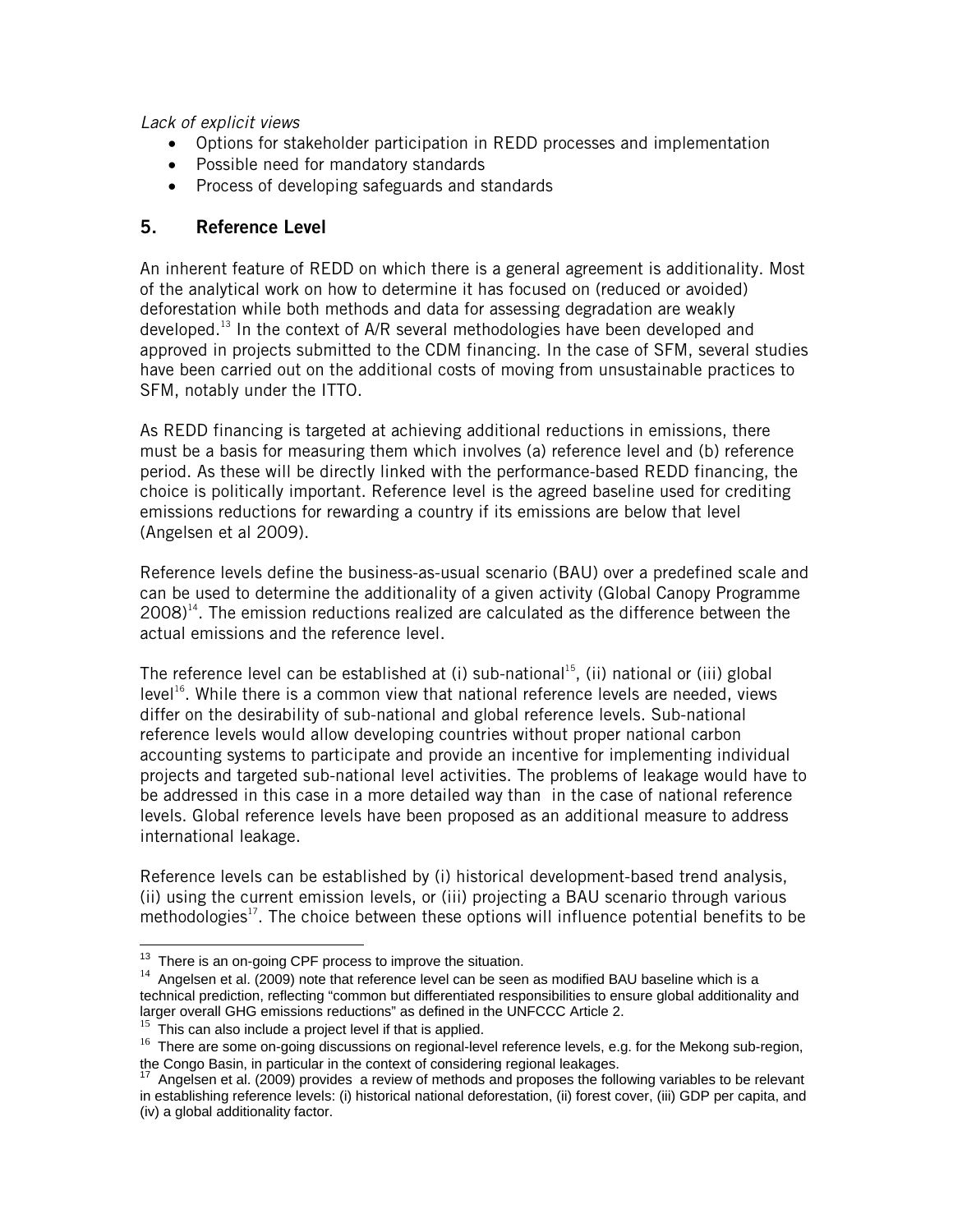reaped by countries in different situations with regard to their forest cover and deforestation rate (see section 2).

As there are inherent elements of uncertainty in projecting future forest area or forest carbon stocks, adjustment factors may be needed and they could also address various sources of risks in achieving REDD objectives. Determination of these adjustment factors are being developed in the context of carbon accounting methodologies through scientific research.

There is a broad common preference to use historic emissions as reference level for national and global scale. Sub-national approaches may be more applicable for projected BAU scenarios. The difference may be less significant if adjustment factors<sup>18</sup> are introduced in the calculation (Global Canopy 2008).

The procedures to establish reference levels need also to be defined. The work may be entrusted with the national governments and their experts but due to complexities involved, risk for inflating REDD reductions (unduly low reference levels) and need for transparency, other options have been proposed which may include e.g. negotiation among experts under the framework of UNFCCC and COP endorsement of the outcome through a phased process (Angelsen et al. 2009).

Stakeholder views on the REDD reference levels may be summarized as follows:<sup>19</sup>

## *Commonalities*

- National level reference levels are needed
- Sub-national reference levels can be useful

## *Divergences*

- Can projected reference levels be applied (in addition to historic trends)?
- Who should establish the reference level?

## *Fracture lines*

• Should global reference levels be part of the REDD financing mechanism

# *Lack of explicit views*

• Procedures of establishing reference levels and periods

# **6. Eligible Activities, Measurement, Reporting and Verification**

Eligible activities for REDD are closely related to how deforestation and forest degradation are defined. The Marrakesh Accords definition of forest allows flexibility for countries to define within certain limits what constitutes a forest and what additional areas (e.g. those covered by agroforestry activities) can be included in A/R under the CDM.

 $\overline{a}$  $18$  E.g. "development adjustment factor" to address different levels of development between countries. See also footnote 13.

 $19$  Largely based on Global Canopy Programme (2008).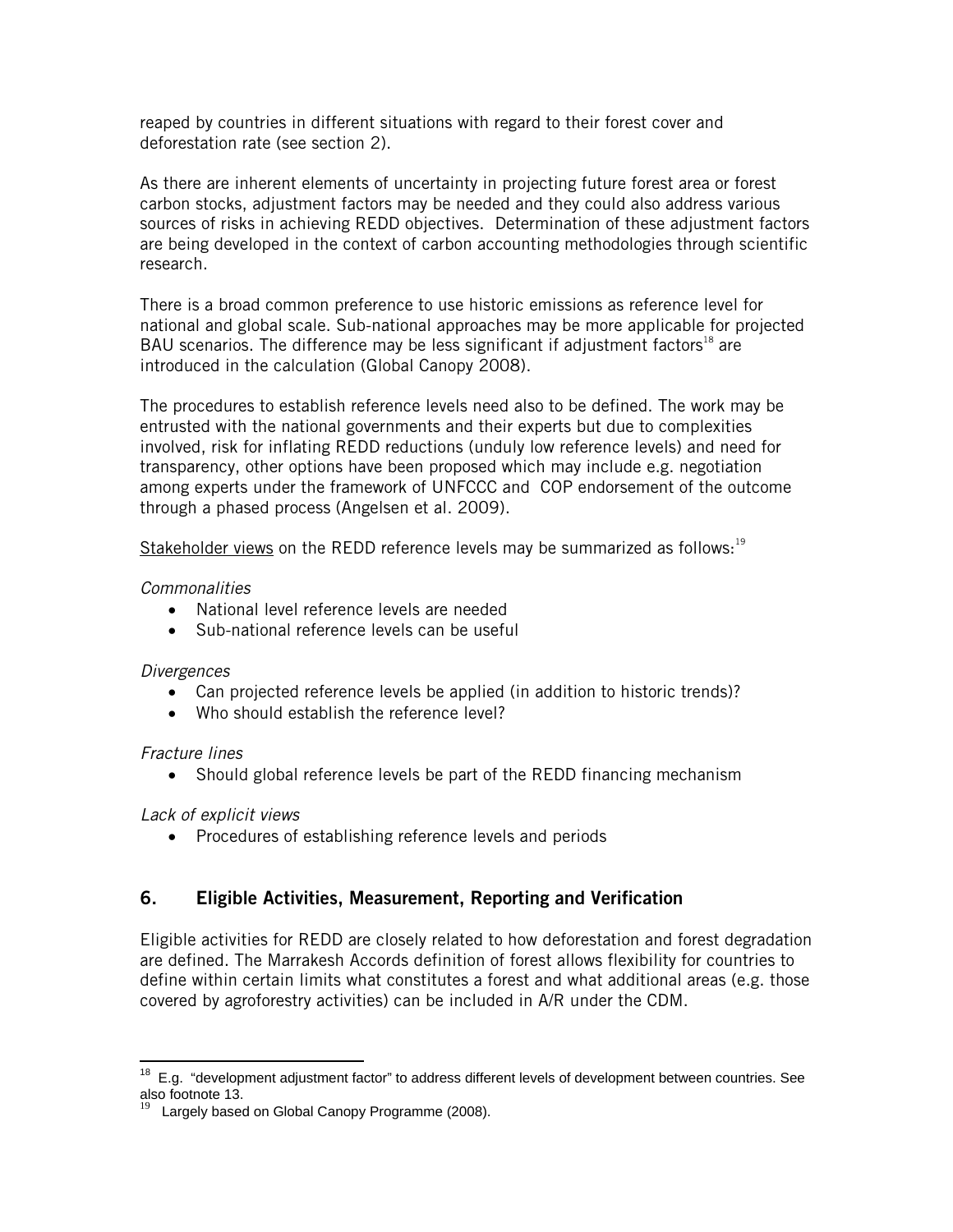A key concern appears to be whether REDD financing could directly or indirectly promote undue land conversion and in particular for industrial treeplantations. If deemed desirable, this risk could be addressed in the REDD rules by e.g. excluding such plantations from the national definitions of forest. On the other hand, it needs to be recognized that planting trees is often necessary for renewal of forests and enhancing carbon stocks in existing forests. A related aspect is that the CDM allows expansion of forest carbon stocks through conversion of non-forest land into forest by Afforestation/Reforestation activities.

Deforestation and forest degradation are linked but different concepts (Box 1). While there is a common clear understanding on what is deforestation, only a generic agreed definition has been developed forest degradation<sup>20</sup> but it is not operational (FAO 2002). ITTO defined forest degradation as the long-term reduction in the capacity of a site to supply forest benefits, these may include wood, biodiversity and all other products or services (ITTO 2002). A degraded forest delivers a reduced supply of goods and services (including carbon sequestration) from the given site and maintains only limited biological diversity. It has lost the structure, function, species composition and/or productivity and carbon stocks normally associated with the natural forest type expected at that site.

### **Box 1: Decoupling degradation from deforestation**

Degradation is often considered to be a precursor to deforestation (land-use change), and conceptualized as part of the same process; therefore it has been grouped closely with deforestation in UNFCCC documentation on REDD. But while it is true that in some cases degradation is followed by full deforestation, this is the *exception* rather than the rule. For example, it has been observed in the Brazilian Amazon and the Congo Basin that commercial logging (as the degradation driver) may be followed by agricultural clearance as migrant farmers move in along the logging roads. In many other places, and in other types of forest, degradation is not caused by commercial logging at all, but by extraction of various forest products, often for subsistence or local marketing (timber, firewood, charcoal, fodder) or by patchy clearance and re-growth associated with shifting agriculture, by forest dwellers and indigenous communities. In such areas degradation very rarely leads to deforestation – but to a gradual loss of carbon stocks.

The drivers behind deforestation and degradation are not, in most cases, the same, and neither are the actors. Most deforestation is caused by large scale commercial conversion of forest for agriculture or ranching, expansion of urban areas, infrastructure development and, some of which is 'governed' (sanctioned by government authorities) and some of which is 'ungoverned'. Most degradation on the other hand is the result of unsustainable extraction of forest products and values by local populations as part of their livelihood strategies. The area affected as such is about 850 million ha. The exception to this is commercial selective logging in humid forests, but this affects a smaller area in comparison to other forms of degradation (about 120 million ha (ITTO 2002). Dry and deciduous forests in the tropics are particularly affected by degradation due to unsustainable local uses, because their population densities are higher than the humid forests (Campbell et al. 2008), and these are growing.

Since the actors and processes are different, it follows that in general, different strategies and programmes may be needed under REDD to deal with deforestation as compared with degradation. Moreover, while curbing of deforestation results in reduced emissions, curbing of degradation results not only in reduced emissions but in most cases also in increases in forest biomass. This is because programmes to deal with degradation tend in practice to focus on improved management methods, e.g. ecological restoration. In other words, to deal effectively with many types of degradation, it is important to see them not as the beginning of a deforestation processes but as a form of poor forest management, which needs to be improved.

Source: Blaser, Robledo & Skutch (2009)

 $\overline{a}$ <sup>20</sup> "Forest degradation is the reduction of the capacity of a forest to provide goods and services" (FAO 2002).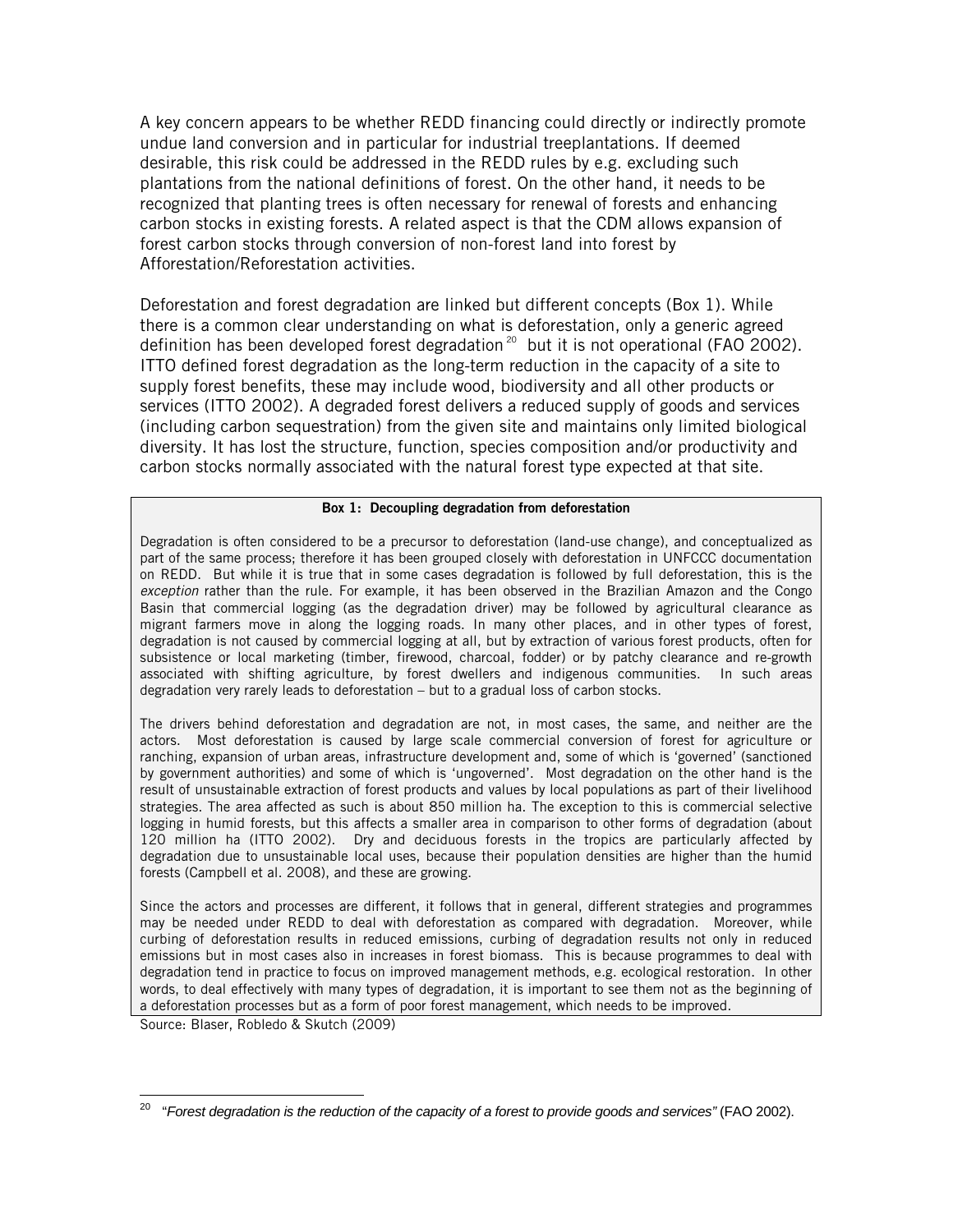From the carbon emissions perspective degradation has been interpreted as reduction of carbon stock and the IPCC Good Practice Guide provides agreed approaches and methods for accounting for changes in carbon stocks in the use and management of all forestlands. In order to not exclude short-term changes in the forest growing stock which are part of sustainable forest management interventions, IPCC has defined degradation incorporating the 'long-term' aspect<sup>21</sup>. This approach would avoid the difficult question on how to define what is degraded forest. Other operational definitions on forest degradation may be elaborated for specific purposes (e.g. for biodiversity or soil and water conservation).

Some stakeholders do not share the notion of inclusion of 'long-term' as they insist on any (incl. short-term) reduction in the growing stock to be considered degradation. This may have two possible motives: (i) use all REDD forests for conservation only (no timber harvesting), and (ii) reduction of illegal logging. Such an approach would obviously be detrimental for the economic benefits of the forest sector in developing countries.

Monitoring can be based on data collected from a variety of sources through a range of methods. Two components are involved (i) forest are and (ii) carbon stock in the forest; it is the latter which represents biggest challenges.

Five carbon pools have been identified by IPCC (2003)<sup>22</sup> but their measurement in developing countries is a major challenge. Therefore IPCC provided three tiers for carbon accounting allowing starting estimation with limited data and progressing towards a comprehensive assessment.<sup>23</sup>

Average carbon stocks per unit area (carbon density above ground) can be estimated by (i) stock-difference method comparing inventory data in two points of time, and (ii) gainloss methods based on periodic growth estimates of the growing stock and data/estimates on periodic due to timber harvesting, fuelwood collection, forest fire, etc. These methods have their strengths and weaknesses (Angelsen 2008). As these methods are practised at present, they are limited to measure aboveground biomass only.

The credibility of REDD financing mechanisms relies on the robustness of the information on achieving the targeted objectives of climate change mitigation. In view of the scientific complexities and weaknesses in the existing data, third-party verification is deemed necessary. It could be carried out as part of the verification of the countries' overall annual GHG emission reporting, or as a specific REDD verification process (Angelsen et al. 2009). Part of the robustness of the monitoring system is to be able to detect leakage within a country and between countries.

 $\overline{a}$ 

<sup>21 &</sup>quot;*A direct human-induced long-term loss (persisting for X years or more) of at least Y% of forest carbon stocks [and forest values] since time T and not qualifying as deforestation or an elected activity under Article 3.4 of the Kyoto Protocol" (*IPCC 2003).*.*However, thresholds for an area, time period and carbon loss percentage have not been agreed upon in order to operationalize this definition..<br><sup>22</sup> Aboveground biomass, belowground biomass, litter, deadwood and soil organic carbon.

<sup>23</sup> Tier 1: default emission factors applied for data collected nationally or globally; Tier 2 applying country specific emission factors and activity data, and Tier 3 applying methods, models and inventory measurement systems that are repeated over time, driven by high resolution activity data and disaggregated subnationally at a fine scale (IPCC 2003).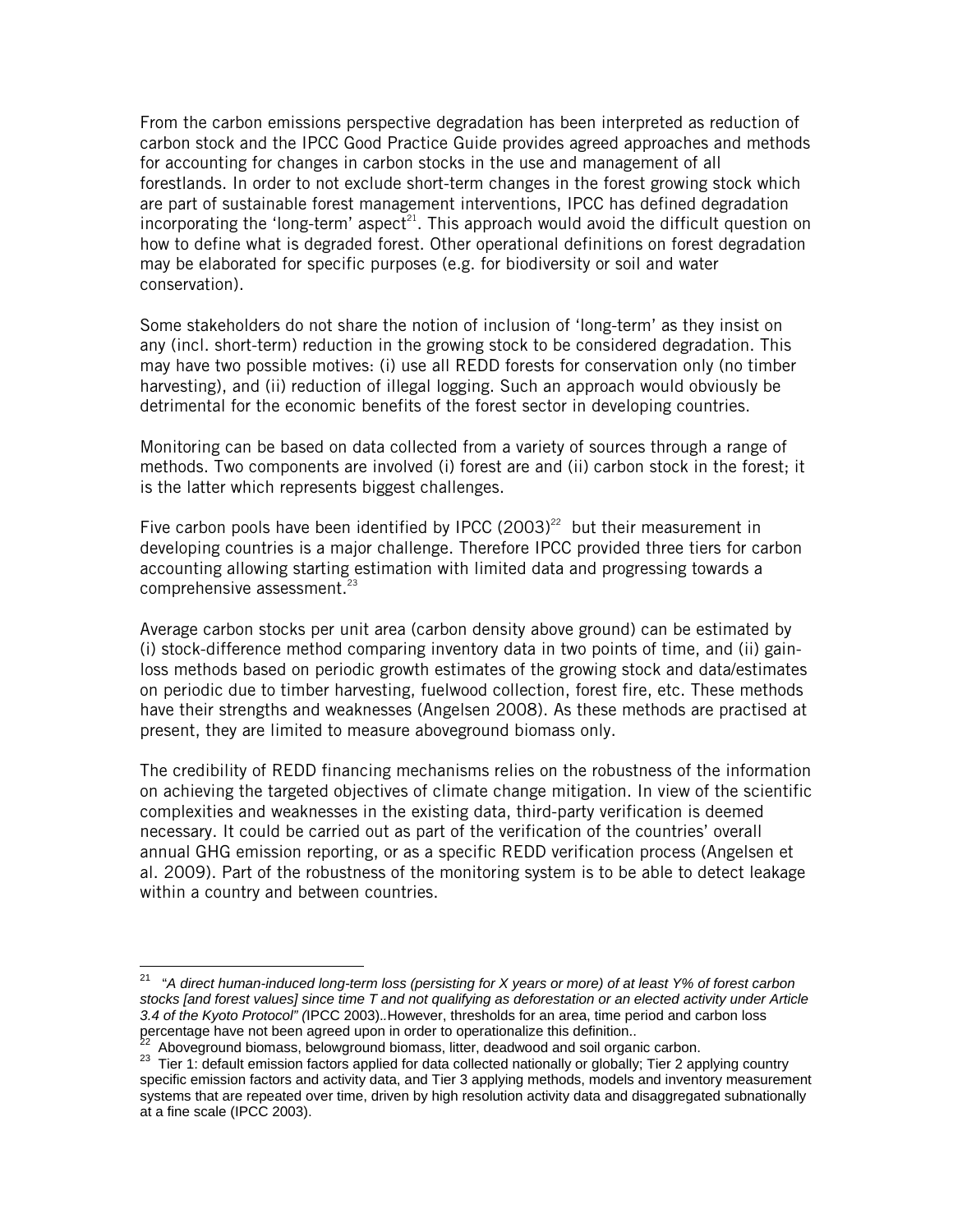Stakeholder views on of REDD activities, measurement, reporting and verification may be summarized as follows:

## *Commonalities*

- Agreed forest definition under the Marrakesh Accords
- Accurate and comparable measurement and verification are needed
- Phased approach to build up country capability for measurement and monitoring
- Allowance for options in measurement
- Need to monitor leakage at national level

## *Divergences (potential)*

- National level interpretation of the UNFCCC forest definition
- Temporary reduction of the (aboveground) carbon stock
- Application of the three tiers in national conditions

# *Fracture lines*

- How to handle industrial plantations in the overall forest mitigation framework
- Operationalisation of the definition of forest degradation for REDD

# **ACKNOWLEDGEMENT**

This draft paper has benefited from review by Dr. Juergen Blaser.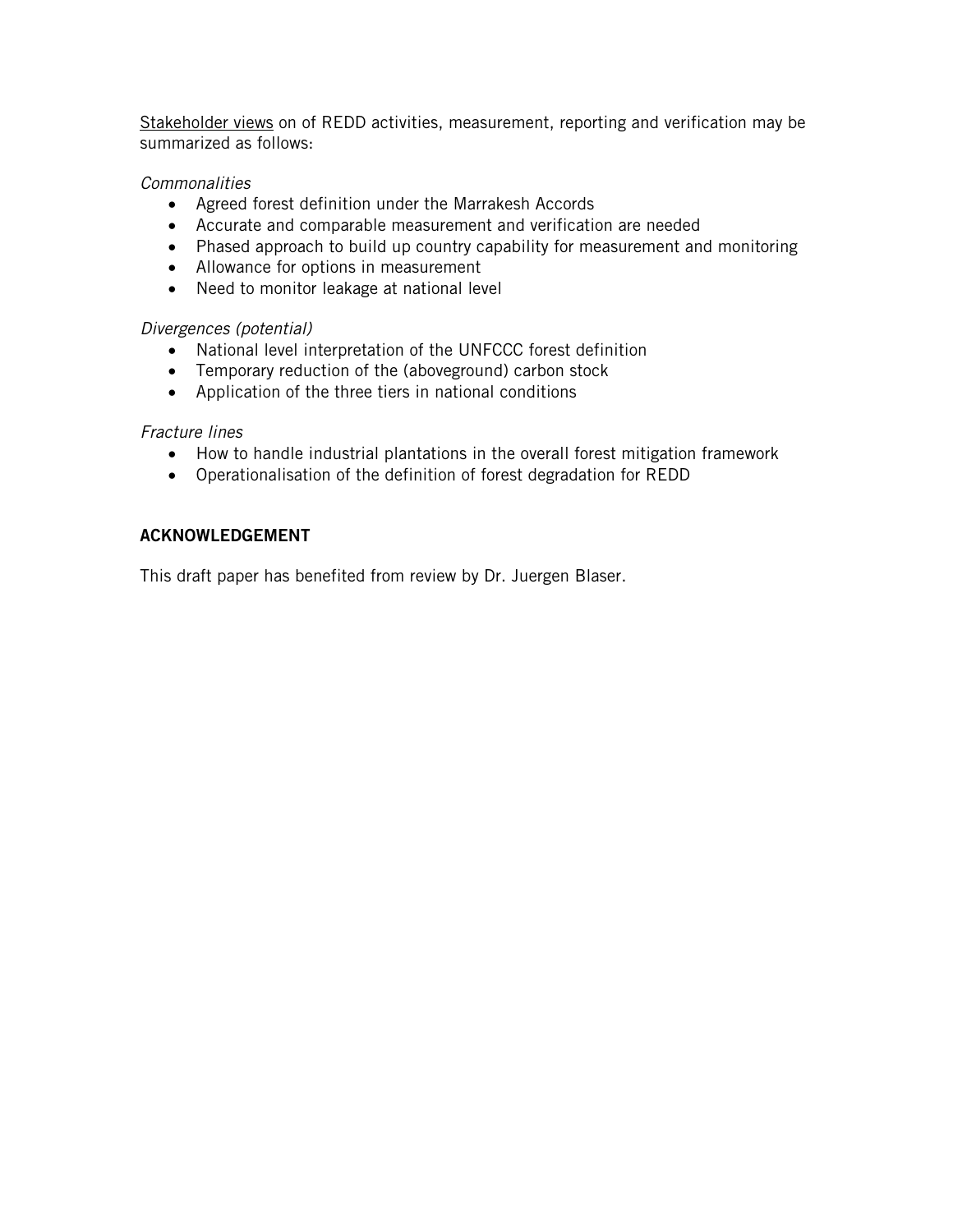## **REFERENCES**

- Angelsen, A. (ed.) 2008. Moving Ahead with REDD Issues, Options and Implications. CIFOR. Bogor.
- Angelsen, A.,Brown, S., Loisel, C., Peskett, L., Streck, L. & Zarin, D.. 2009. Reducing Emissions from Deforestation and Forest Degradation (REDD): An Options Assessment Report. Prepared for the Government of Norway. Available at www.REDD-OAR.org

Blaser, J.; C. Robledo; M. Skutsch. 2009. Forest Landscape Carbon Management – A proposal of a new GEF-5 operational programme. http://stapgef.unep.org/activities/technicalworkshops/SFM\_REDD

- Eliasch, J., 2008. Climate Change: Financing Global Forests. Office of Climate Change, UK.
- FAO. 2002. Proceedings. Second Expert Meeting on on Harmonizing Forest-Related Definitions for Use by Various Stakeholders. WMO/IPCC/UNEP/FAO/CIFOR/ IUFRO. Rome, 11-13 September 2002.
- da Fonseca, G. A. B., Rodriguez, C.M., Midgley, G., Busch,J, Hannah, L. & Mittermeier, R.A. 2007. No Forest Left Behind. *PLoS Biol* 5(8): e216 doi:10.1371/journal. pbio.0050216
- Global Canopy Programme. 2008. The Little REDD Book. A guide to governmental and nongovernmental proposals for reducing emissions from deforestation and degradation. Oxford.
- Hamilton, K., Sjardin, M., Marcello, T.& Xu, G. 2008. Forging a Frontier: Status of Voluntary Carbon Markets 2008. Katoomba Group's Ecosystem Marketplace and New Carbon Finance. 8 May 2008.
- IPCC (Intergovernmental Panel on Climate Change). 2003. Definitions and Methodological Options to Inventory Emissions from Direct Human-Induced Degradation.
- IPCC, 2007: Climate Change 2007: Mitigation. Contribution of Working Group III to the Fourth Assessment Report of the Intergovernmental Panel on Climate Change. Cambridge, United Kingdom and New York, NY, USA.
- ITTO. 2002. ITTO Guidelines for the Restoration, Management and Rehabilitation of Degraded and Secondary Tropical Forests. ITTO Policy Development Series No. 13. International Tropical Timber Organisation. Yokohama, Japan.
- Moura Costa. P. 2008. Avoided Deforestation as a GHG Mitigation Compliance Activity. EcoSecurities Group Plc.
- Ogonowski, M., Helme, N., Movius, D. & Schmidt. 2007. Reducing Emissions from Deforestation and Degradation: the Dual Markets Approach. Center for Clean Air Policy. Working paper. 20 pp.
- Simula, M., 2008. Financing Flows and Needs to Implement the Non-Legally Binding Instruments on All Types of Forests. PROFOR, World Bank. 89pp.
- Stern, N. 2007. The Economics of Climate Change. The Stern Review. Cambridge: Cambridge University Press.
- Woods Hole Research Centre. 2007: The Costs and Benefits of Reducing Carbon Emissions from Deforestation and Forest Degradation in the Brazilian Amazon. 26 pp.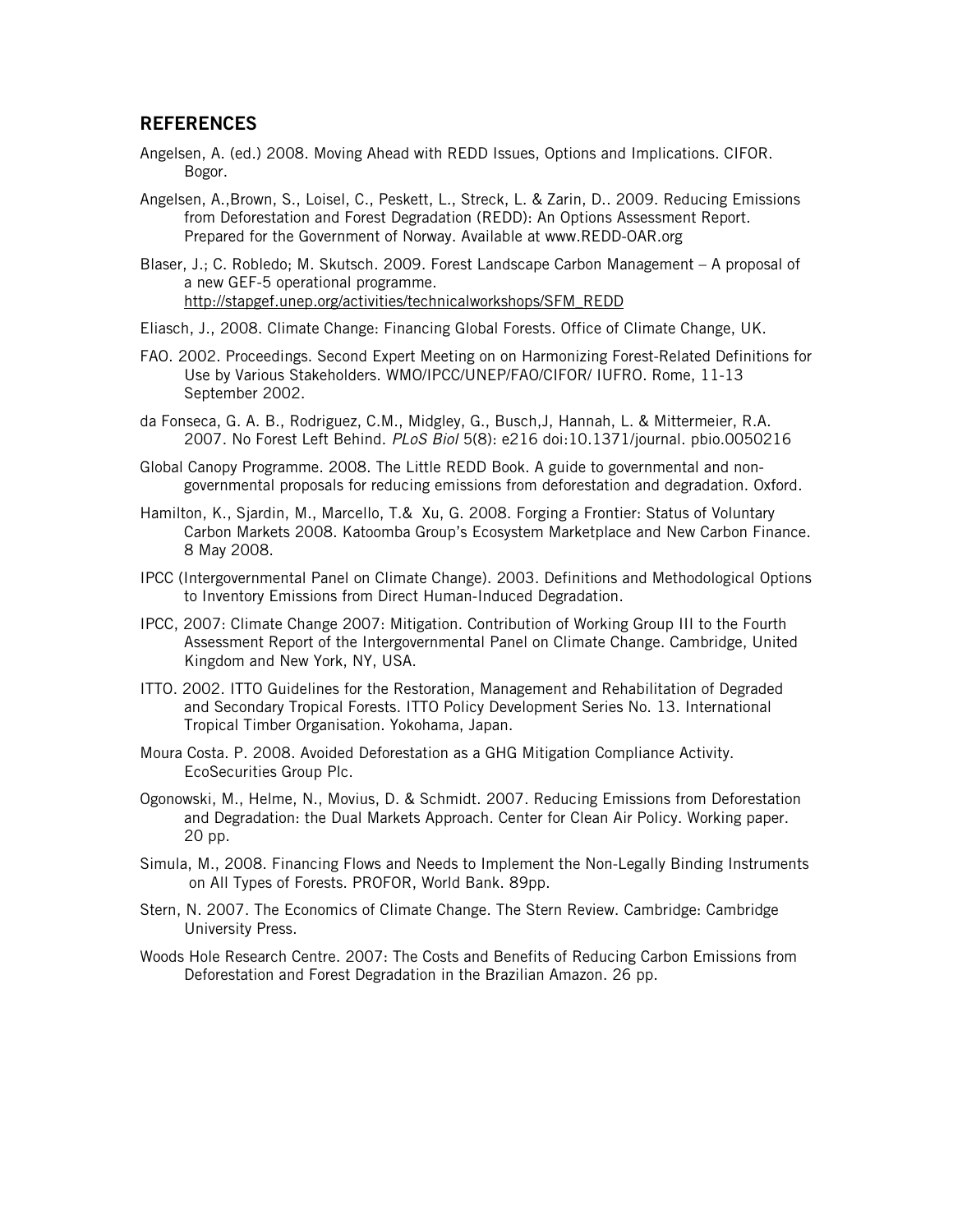# **Abbreviations and Acronyms Related to REDD**

| AAU             | Assigned Amount Unit                                                                                 |  |  |
|-----------------|------------------------------------------------------------------------------------------------------|--|--|
| AFOLU           | Agriculture, Forestry and Land Use change                                                            |  |  |
| AIJ             | Activities Implemented Jointly                                                                       |  |  |
| <b>BAU</b>      | <b>Business As Usual</b>                                                                             |  |  |
| <b>CATIE</b>    | Centro Agronómico Tropical de Investigación y Enseñanza                                              |  |  |
| CBD             | Convention on Biological Diversity                                                                   |  |  |
| CDM             | Clean Development Mechanism                                                                          |  |  |
| <b>CER</b>      | <b>Certified Emission Reduction</b>                                                                  |  |  |
| CO <sub>2</sub> | Carbon dioxide                                                                                       |  |  |
| $CO2-e$         | Carbon dioxide equivalent                                                                            |  |  |
| COP             | Conference of the Parties                                                                            |  |  |
| DAF             | Development Adjustment Factor                                                                        |  |  |
| $\overline{C}$  | Degree Celsius                                                                                       |  |  |
| ER              | Emission reduction                                                                                   |  |  |
| ES              | Ecosystem service                                                                                    |  |  |
| <b>ETS</b>      | <b>Emission Trading Scheme</b>                                                                       |  |  |
| <b>FAO</b>      | Food and Agriculture Organization of the United Nations                                              |  |  |
| <b>FCPF</b>     | Forest Carbon Partnership Facility                                                                   |  |  |
| <b>FLEGT</b>    | Forest Law Enforcement Governance and Trade                                                          |  |  |
| <b>FRA</b>      | Global Forest Resources Assessment (FAO)                                                             |  |  |
| FT.             | <b>Forest Transition</b>                                                                             |  |  |
| GDP             | <b>Gross Domestic Product</b>                                                                        |  |  |
| <b>GHG</b>      | Greenhouse Gas                                                                                       |  |  |
| GOFC-GOLD       | Global Observation of Forest and Land Cover Dynamics                                                 |  |  |
| GPG             | Good Practice Guidance                                                                               |  |  |
| <b>HFHD</b>     | High Forest Cover with High Rates of Deforestation                                                   |  |  |
| <b>HFLD</b>     | High Forest Cover with Low Rates of Deforestation                                                    |  |  |
| ILO             | International Labor Organization                                                                     |  |  |
| <b>IPCC</b>     | Intergovernmental Panel on Climate Change                                                            |  |  |
| <b>IPES</b>     | International Payments for Ecosystem Services                                                        |  |  |
| IP              | Indigenous People                                                                                    |  |  |
| <b>ITTO</b>     | International Tropical Timber Organization                                                           |  |  |
| JI              | Joint Implementation                                                                                 |  |  |
| LCs             | <b>Local Communities</b>                                                                             |  |  |
| LFHD            | Low Forest Cover with High Rates of Deforestation                                                    |  |  |
| LFLD            | Low Forest Cover with Low Rates of Deforestation                                                     |  |  |
| LULUCF          | Land Use, Land Use Change and Forestry                                                               |  |  |
| <b>MLF</b>      | Multilateral Fund                                                                                    |  |  |
| <b>MRV</b>      | Monitoring, Reporting, and Verification                                                              |  |  |
| <b>NAMA</b>     | Nationally Appropriate Mitigation Action                                                             |  |  |
| <b>NGO</b>      | Non-governmental Organization                                                                        |  |  |
| <b>NHD</b>      | National Historical Deforestation                                                                    |  |  |
| <b>ODA</b>      | Official Development Assistance                                                                      |  |  |
| PAMs<br>OTC     | Policies and Measures<br>Over-the-Counter market                                                     |  |  |
|                 |                                                                                                      |  |  |
| <b>PES</b>      | Payments for Environmental Services                                                                  |  |  |
| QELRCs          | Quantified Emission Limitation and Reduction Commitments                                             |  |  |
| QELROs<br>RED   | Quantified Emission Limitation and Reduction Objectives                                              |  |  |
| REDD            | Reducing Emissions from Deforestation<br>Reduced Emissions from Deforestation and Forest Degradation |  |  |
|                 |                                                                                                      |  |  |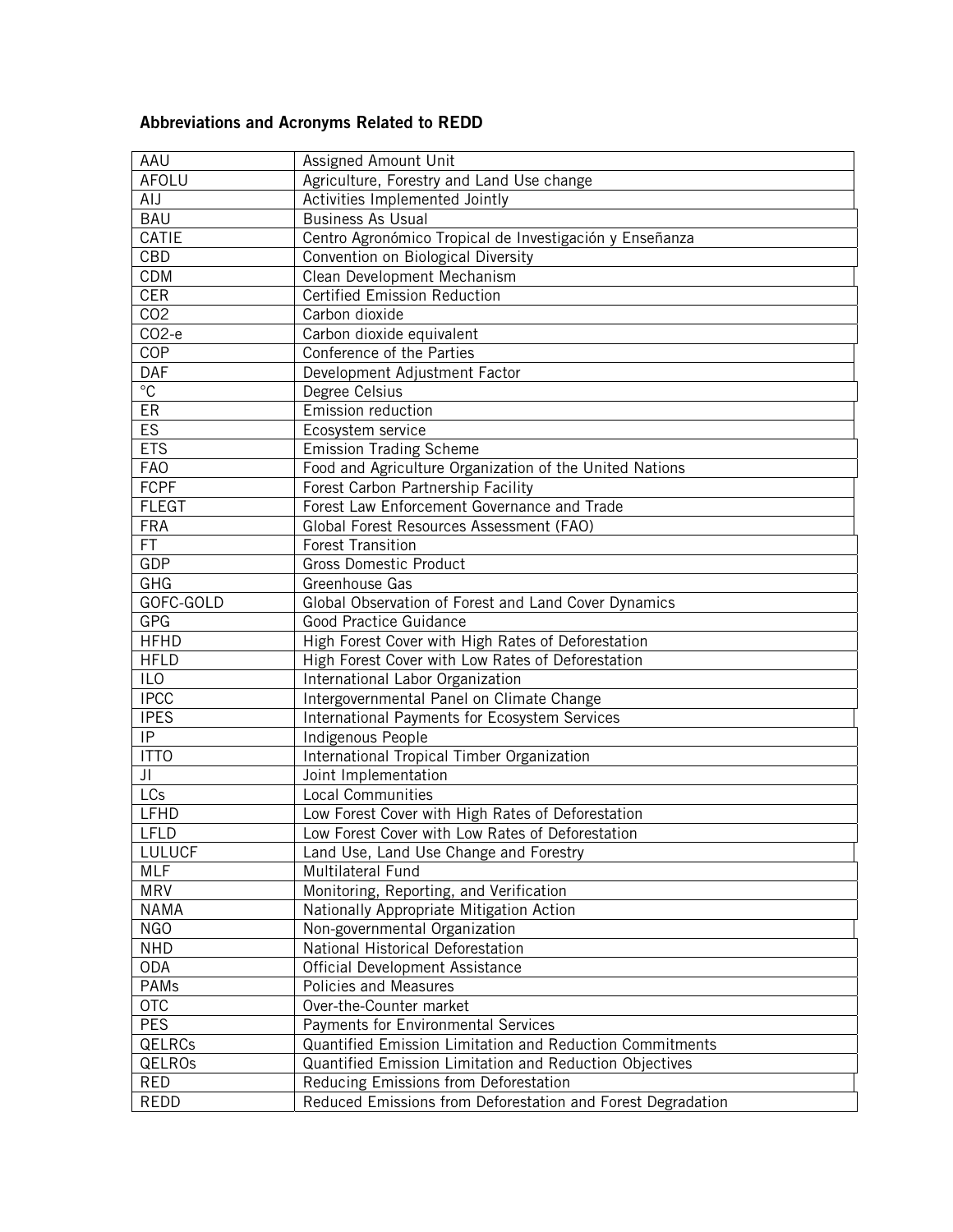| <b>RER</b>         | Reference Emission Rate                                           |  |
|--------------------|-------------------------------------------------------------------|--|
| <b>RL</b>          | Reference Line/Level                                              |  |
| R-PIN              | Readiness Plan Idea Note                                          |  |
| <b>RS</b>          | Reference Scenario                                                |  |
| <b>SBSTA</b>       | Subsidiary Body for Scientific and Technological Advice           |  |
| <b>SFM</b>         | Sustainable Forest Management                                     |  |
| tCO <sub>2-e</sub> | Ton of carbon dioxide equivalent                                  |  |
| <b>TDERM</b>       | Tropical Deforestation Emissions Reduction Mechanism              |  |
| <b>UNDRIP</b>      | United Nations Declaration on the Rights of Indigenous Peoples    |  |
| <b>UNFCCC</b>      | United Nations Framework Convention on Climate Change             |  |
| UN-REDD            | United Nations Collaborative Programme on Reducing Emissions from |  |
|                    | Deforestation and Forest Degradation in Developing Countries      |  |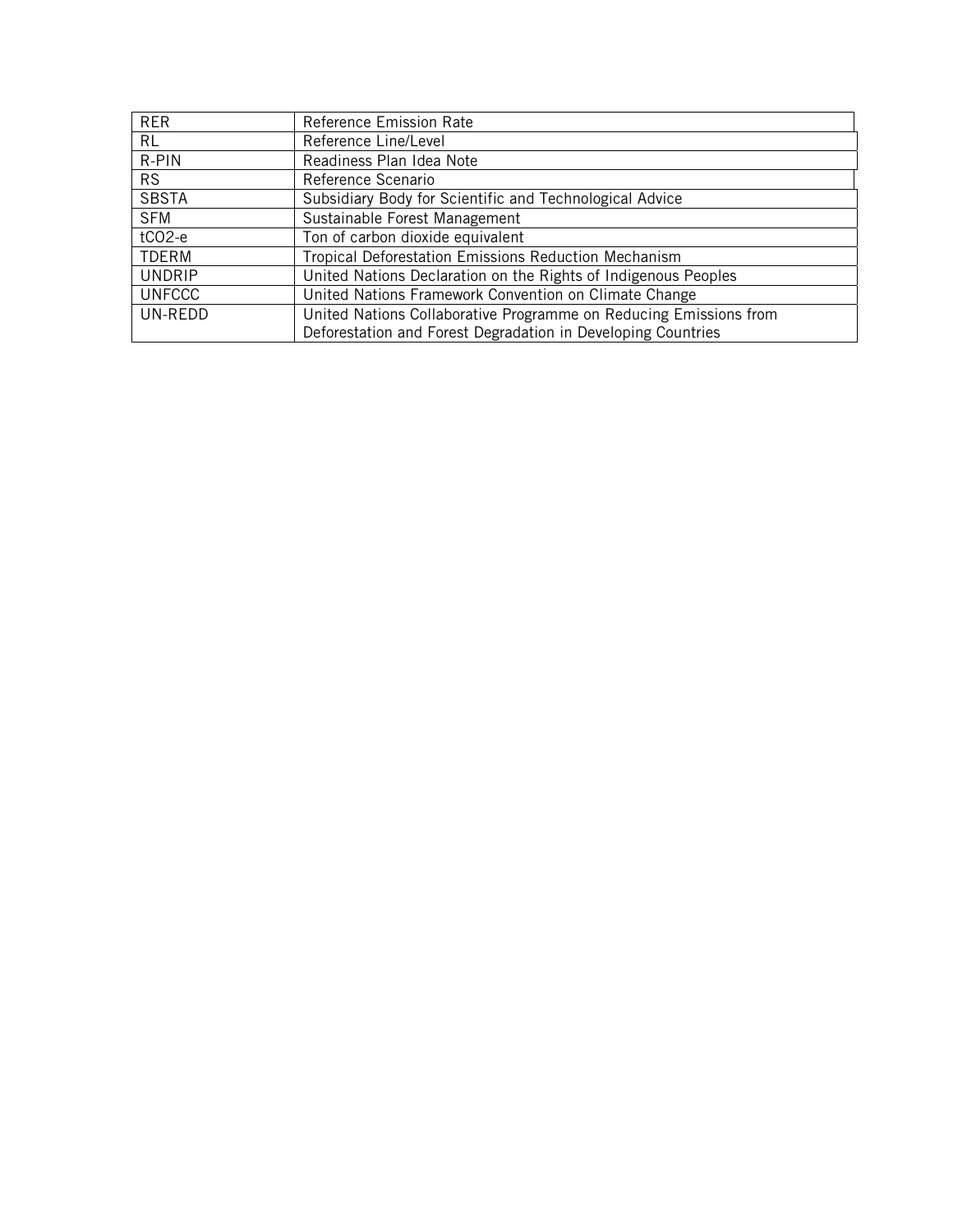## **GLOSSARY OF TERMS**

Note: The explanation of the terms in this glossary is aimed at facilitating the first scoping TFD dialogue on REDD financing. As much as possible agreed texts have been used as a basis. On many terms, other explanations than those given may exist. Many definitions have been derived (or adapted) from Angelsen et al. (2009) and Green Capony Porgramme (2008).

### **Additionality**

Measurable, long-term greehhouse gas (GHG) emission reductions and/or removal enhancements that would not have occurred in the absence of a particular project, policy, or activity.

Note: A programme of activity (PoA) is additional if it can be demonstrated that in the absence of the CDM (i) the proposed voluntary measure would not be implemented, or (ii) the mandatory policy/regulation would be systematically not enforced and that noncompliance with those requirements is widespread in the country/region, or (iii) that the PoA will lead to a greater level of enforcement of the existing mandatory policy /regulation. This shall constitute the demonstration of additionality of the PoA as a whole.

### **Afforestation**

As defined in the Marrakech Accords, direct human-induced conversion of land that has not been forested for a period of at least 50 years to forested land through planting, seeding, and/or the human-induced promotion of natural seed sources.

### **Annex I Parties**

The industrialized countries listed in Annex I to the UNFCCC that were committed to return their greenhouse-gas emissions to 1990 levels by the year 2000 as per Article 4.2 (a) and (b). Annex I Parties have also accepted emissions targets for the period 2008–12 as per Article 3 and Annex B of the Kyoto Protocol.

### **Business as Usual (BAU) baseline**

A BAU baseline represents a projection of what would happen without an intervention, and in this instance serves as a benchmark to measure the impact of REDD actions.

### **Bali Action Plan**

In December 2007, in Bali, the 13th Conference of the Parties to the UNFCCC adopted the Bali Action Plan describing a two-year process to finalize an agreed outcome in 2009 in Denmark (UNFCCC Decision 1/CP.13). In the Bali Action Plan, the Parties confirmed their commitment to address the global climate challenge by including, *inter alia*, policy approaches and positive incentives on issues related to REDD.

### **Cap and trade**

An emission trading system wherein an international or national regulator establishes an overall cap on emissions, issues emission units or rights, and allows the transfer and acquisition of such rights.

### **Carbon market**

Any market that creates and transfers carbon emission units or rights.

#### **Carbon pool**

A reservoir that has the capacity to accumulate or release carbon. The Marrakech Accords provide that all changes in the following carbon pools shall be accounted for: aboveground biomass, belowground biomass, litter, dead wood, and soil organic carbon; it also provides that a given pool may be ignored if transparent and verifiable information is provided that the pool is not a source. The units are mass (e.g., t C).

#### **Carbon sequestration**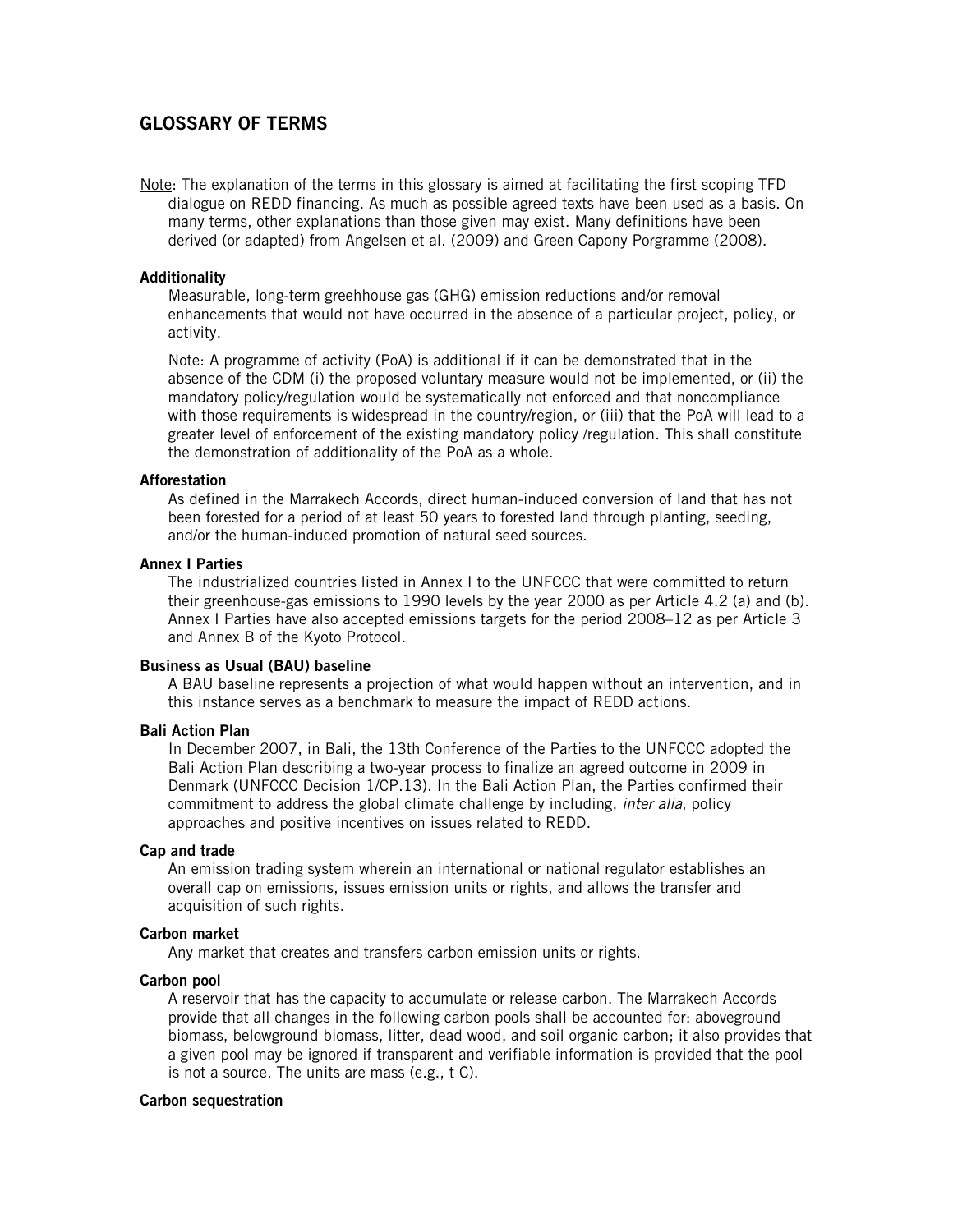The removal of carbon from the atmosphere and long-term storage in sinks, such as marine or terrestrial ecosystems such as forests.

#### **Carbon stock**

The mass of carbon contained in a carbon pool at a specified time.

### **Certified Emission Reduction (CER)**

A unit of GHG reductions issued under the Clean Development Mechanism. One CER equals one metric ton of CO2 equivalent, calculated using global warming potentials recommended by the Intergovernmental Panel on Climate Change (IPCC) and approved by the COP.

### **Clean Development Mechanism (CDM)**

A mechanism established in Article 12 of the Kyoto Protocol and designed to assist non-Annex I Parties in achieving sustainable development and in contributing to the ultimate objective of the UNFCCC, and to assist Annex I Parties in achieving compliance with their quantified emission limitation and reduction commitments.

#### **Compliance-grade MRV**

A monitoring, reporting and verification (MRV) process that ensures reliable climate benefit associated with real and measurable emission reductions and enhancement of removals (quantified in tons of CO<sub>2</sub>equivalent).

### **Crediting baseline**

A crediting baseline is the reference level against which climate benefits are measured and financial incentives rewarded.

### **Deforestation**

Deforestation, as defined by the Marrakech Accords, is the direct human-induced conversion of forested land to non-forested land.

Deforestation as defined by the FAO is "the conversion of forest to another land use or the long-term reduction of the tree canopy cover below the minimum 10 percent threshold".

### **Degradation**

A definition for forest degradation has not yet been agreed upon. The CPF Expert Meeting (2002) agreed upon the following generic definition: Forest degradation is the reduction of the capacity of a forest to provide goods and services.

'Capacity' includes the maintenance of ecosystem structure, functions and carbon stocks.

IPCC has defined forest degradation as a direct human-induced long-term loss (persisting for X years or more) of at least Y% of forest carbon stocks [and forest values] since time T and not qualifying as deforestation or an elected activity under Article 3.4 of the Kyoto Protocol" (IPCC 2003). However, thresholds for an area, time period and carbon loss percentage have not been agreed upon in order to operationalise this definition.

With respect to REDD, degradation refers specifically to a reduction in carbon density.

## **Forest**

According to the Marrakesh Accords a forest is defined as a minimum area of land of 0.05-1 hectares with tree crown cover (or equivalent stocking level) of more than 10-30 percent with trees with the potential to reach a minimum height of 2-5 metres at maturity in situ. Actual definitions can vary from country to country as the Kyoto Protocol permits countries to specify the precise definition within these parameters to be used for national accounting of emissions.

#### **Forest Carbon Partnership Facility (FCPF)**

The FCPF is a World Bank program created to assist developing countries in their efforts to reduce emissions from deforestation and land degradation. Objectives include capacity building for REDD activities in developing countries and testing a program of performancebased incentive payments in some pilot countries.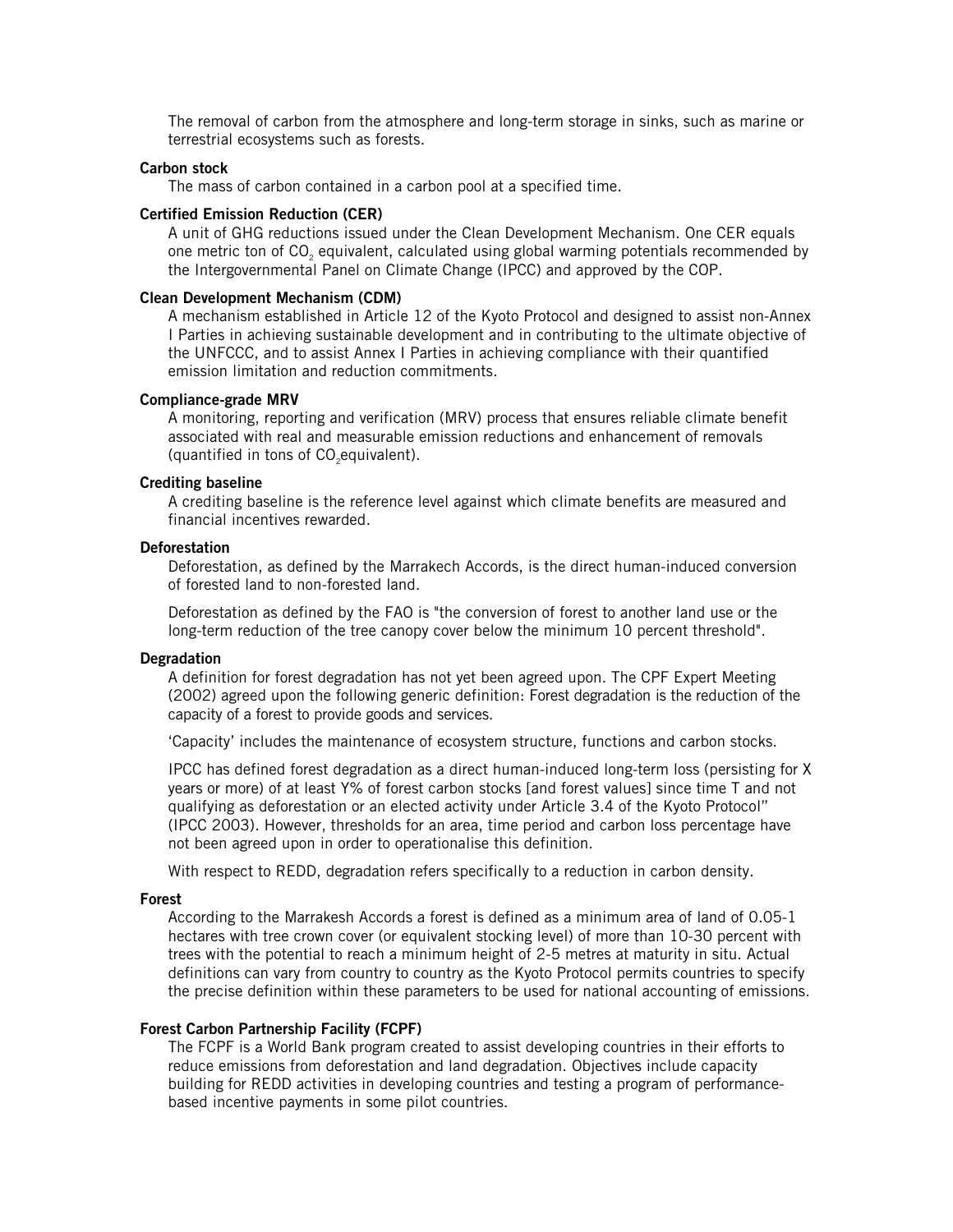### **Forest restoration**

 A management strategy applied in degraded (primary) forest areas. Forest restoration aims to restore the forest to its state before degradation (same functions, structure and composition. In terms of mitigating climate change, forest restoration becomes complementary to reducing emissions from reducing forest degradation. (ITTO 2002)

### **Fungible**

Being of such a nature that one part or quantity may be replaced by another equal part or quantity in the satisfaction of an obligation.

Fungibility is the degree of exchangeability between REDD units and other units traded in carbon markets. When REDD units are fully fungible, they can be sold, banked, and used for compliance with greenhouse gas emission reduction objectives without restrictions. In the REDD context the fungibility refers to a tonne of carbon dioxide equivalent  $(CO, e)$ .

#### **Global additionality**

The sum of REDD countries' reference levels cannot exceed the calculated global historical deforestation rate or a percentage thereof.

### **Gross deforestation**

Area deforested in a particular period and zone, not taking into account the area afforested/reforested or expanded through natural expansion of forest in the same period and zone.

### **Gross emissions**

A method for estimating emissions from gross deforestation that does not include replacement vegetation.

#### **Hot Air**

Hot air often refers to emissions reductions that are not additional.

### **Indigenous people**

There are no universally agreed international definitions of indigenous people, although the term has been defined in certain international legal instruments. According to the United Nations, the most useful approach is to identify, rather than define indigenous peoples. This is based on the fundamental criterion of self-identification as underlined in a number of human rights documents.

### **IPCC Good Practice Guidance [for Land Use, Landuse Change, and Forestry (LULUCF)]**

A methodological report from the IPCC that provides supplementary methods and good practice guidance for estimating, measuring, monitoring, and reporting on carbon stock changes and greenhouse gas emissions from LULUCF activities under Article 3, paragraphs 3 and 4, and Articles 6 and 12 of the Kyoto Protocol.

The IPCC definition of *good practice*, endorsed by the UNFCCC COP as part of the Marrakech Accords, is a set of procedures intended to ensure that greenhouse gas inventories are accurate in the sense that they are systematically neither over- nor underestimated as far as can be judged, and that uncertainties are reduced as far as possible.

### **IPCC 1996 GL**

A methodological report published in 1996 by the Intergovernmental Panel on Climate Change (IPCC) that provides guidelines for national greenhouse gas inventories. In accordance with Marrakech Accords, these methodologies shall be the basis for national GHG inventories prepared for the purpose of the Kyoto Protocol.

#### **IPCC 2006 GL**

A methodological report published in 2006 by the IPCC that provides guidelines for national greenhouse gas inventories. These updated methodologies have not yet been endorsed.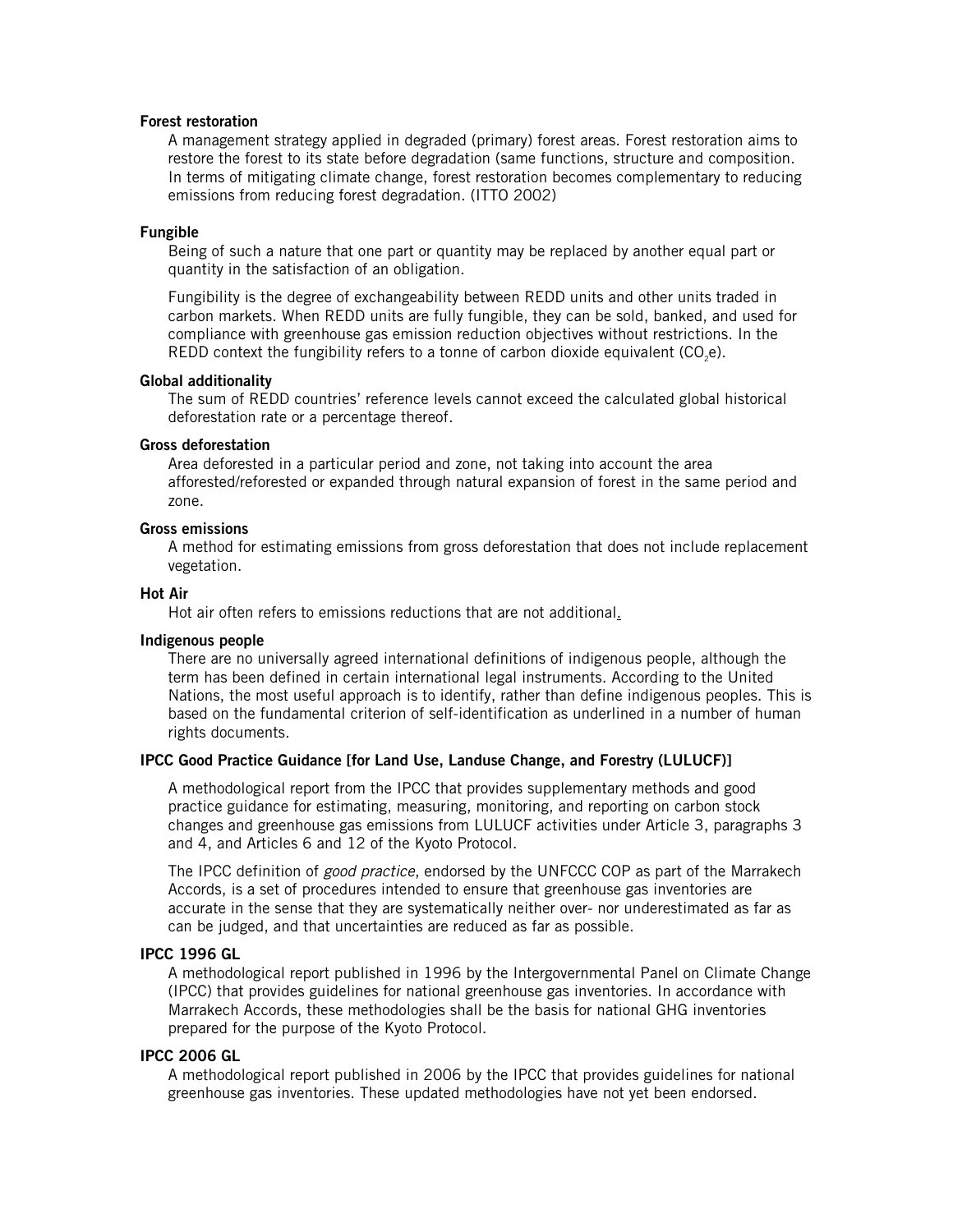### **Joint Implementation (JI)**

A mechanism under the Kyoto Protocol through which a developed country can receive "emissions reduction units" when it helps to finance projects that reduce net greenhouse-gas emissions in another developed country (in practice, the recipient state is likely to be a country with an "economy in transition"). An Annex I Party must meet specific eligibility requirements to participate in joint implementation.

### **Kyoto Protocol**

A protocol adopted in 1997 under the UNFCCC. The Kyoto Protocol, among other things, sets binding targets for the reduction of greenhousegas emissions by Annex I countries. The first commitment period of the Kyoto Protocol is 2008-2012.

#### **Leakage**

GHG emissions displacement that occurs when interventions to reduce emissions in one geographical area (subnational or national) cause an increase in emissions in another area through the relocation of activities.

Under the CDM leakage is defined as the net change of anthropogenic emissions by sources of greenhouse gases (GHG) which occurs outside the project boundary, and which is measurable and attributable to the CDM project activity.

#### **Local communities**

There is no universally agreed international definition of local communities, although the term has been defined in certain international legal instruments. With respect to a particular activity commonly the term refers to communities within the activity's area of influence.

#### **Marrakech Accords**

Agreements reached at COP-7 that set various rules for "operating" the more complex provisions of the Kyoto Protocol. Among other things, the accords include details for establishing a greenhouse gas emissions trading system, implementing and monitoring the Protocol's Clean Development Mechanism, and setting up and operating three funds to support efforts to adapt to climate change.

### **Mitigation**

In the context of climate change, a human intervention to reduce the sources of emissions or enhance the sinks of greenhouse gases.

#### **Net deforestation**

Reduction of forest area during a specified time period.

#### **Net REDD emissions**

For REDD, a method for estimating emissions from gross deforestation that considers both the carbon stocks of the forest being cleared and the carbon stock of the replacement land use.

#### **Non-Annex I Parties**

All countries that are not listed in Annex I to the UNFCCC or the Kyoto Protocol. Most developing countries are Non-Annex I Parties.

#### **OSIRIS**

The Open Source Impacts of REDD Incentives Spreadsheet (OSIRIS) is a simulation model used to project impacts of various proposed REDD mechanisms.

### **PAMs (Policies and Measures)**

For REDD, nationally enacted sets of policies and actions that countries undertake to reduce emissions or increase removals.

#### **Participation**

For REDD, inclusion in key processes, *inter alia*, decision making, implementation, benefits sharing, and evaluation.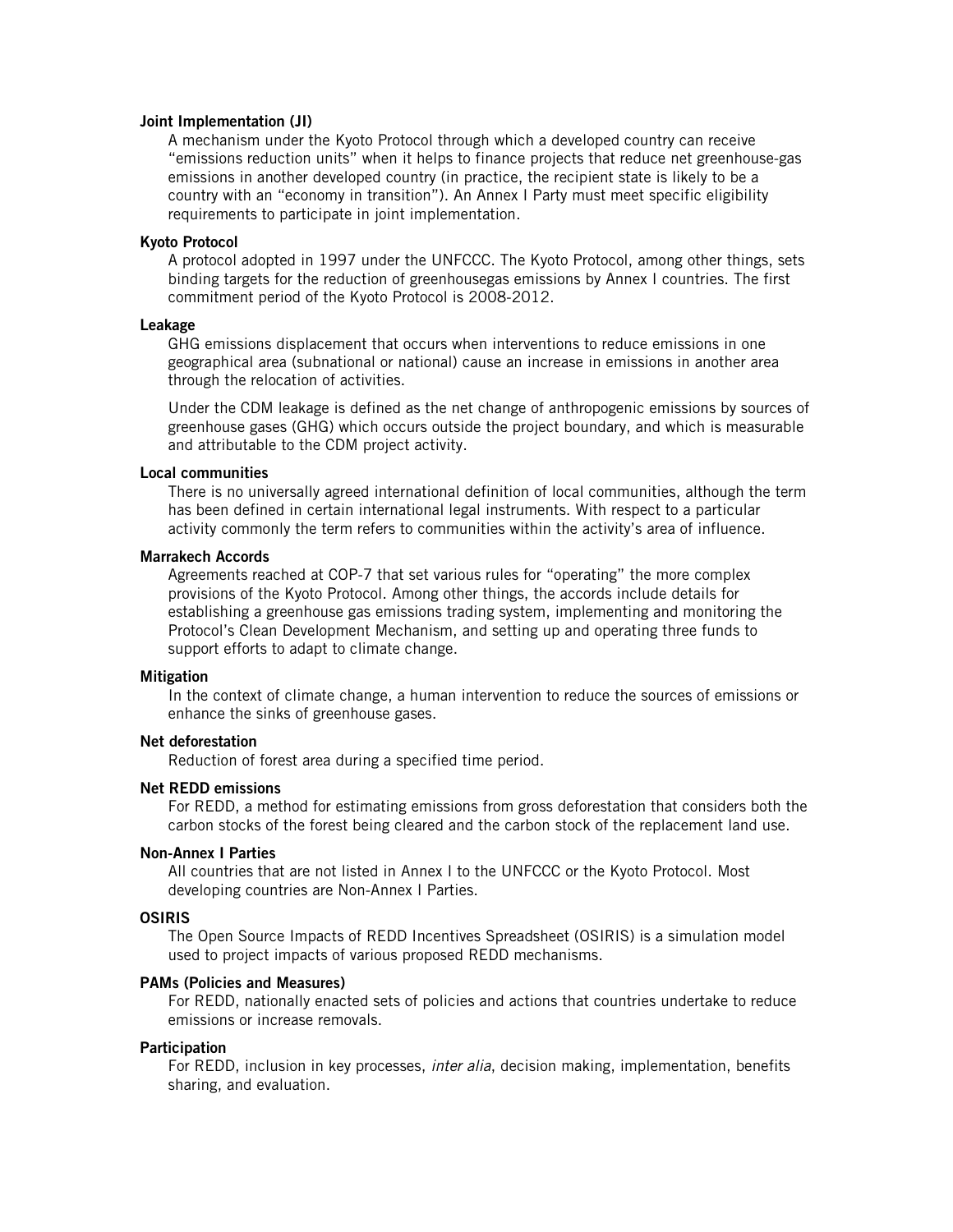## **Performance-based remuneration**

An incentive system wherein the international contribution to support REDD implementation is contingent on meeting pre-agreed benchmarks.

### **Permanence**

The longevity of a carbon pool and the stability of its stocks, given the management and disturbance environment in which it occurs.

#### **Performance metric**

A set of indicators and benchmarks against which REDD actions and activities are evaluated, including but not limited to emissions and removals against reference levels.

### **Preexisting national efforts**

Actions carried out by a REDD participant country before it formally engages in an international REDD process.

#### **Principle of conservativeness**

Justification for intentional underestimation of emissions reductions and/or removal enhancements to reduce risk of overestimation, employed when completeness, accuracy, and precision cannot be achieved.

#### **Readiness**

REDD country actions including a process of policy design, consultation and consensus building, and testing and evaluation for a REDD national strategy, prior to scaled-up REDD implementation.

### **REDD focal point**

Authority or function in a REDD participant country that serves as a focal point for communication within the country and between national and international actors.

#### **REDD implementation plan**

A document that details operationalization of national REDD strategies and can serve as a request for international funding.

### **REDD national strategy**

A REDD strategy summarizes the policy actions a country plans to take to implement REDD. The REDD strategy reflects the commitment obtained from key actors at the country level in the design of low-carbon development strategies and the adoption of a new land-use paradigm.

#### **REDD plus**

The comprehensive approach to REDD provided by COP-13 Decision 2/CP.13.

#### **REDD registry**

A potential future international registry for the issuance of approved REDD units that could be structured similar to the CDM registry and be managed by the UNFCCC secretariat.

## **REDD units**

A REDD unit that is created via REDD activity

#### **Reference level**

A reference level is synonymous with a crediting baseline for providing incentives for a participating REDD country if emissions are below that level.

### **Reforestation**

According to the Marrakech Accords, the direct human-induced conversion of non-forested land to forested land through planting, seeding, and/ or the human-induced promotion of natural seed sources, on land that was forested but that has been converted to non-forested land. For the first commitment period, reforestation activities will be limited to reforestation occurring on those lands that did not contain forest on 31 December 1989.

#### **Reverse leakage (or positive leakage)**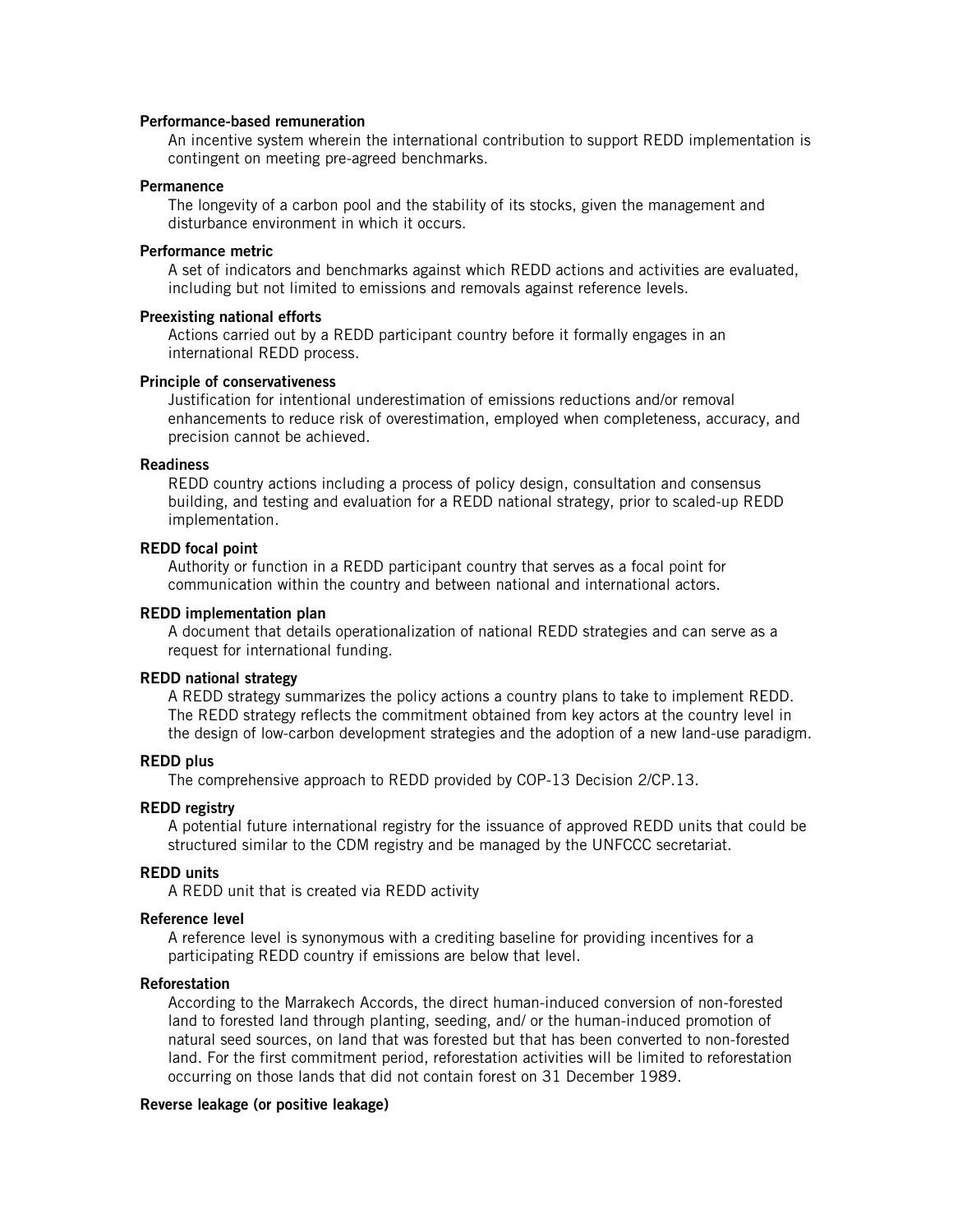A mitigation activity that results in emissions reduction in areas outside the original mitigation area.

#### **Sequestration**

The process of increasing the carbon content of a carbon pool other than the atmosphere.

**Sink** 

A pool (reservoir) that absorbs or takes up carbon released from other components of the carbon cycle, with more carbon being absorbed than released.

Any process or mechanism which removes a greenhouse gas, an aerosol, or a precursor of a greenhouse gas from the atmosphere. A given pool (reservoir) can be a sink for atmospheric carbon if, during a given time interval, more carbon is flowing into it than is flowing out.

#### **Source**

A pool (reservoir) that absorbs or takes up carbon released from other components of the carbon cycle, with more carbon being released than absorbed.

Source is opposite of sink.

#### **Subnational activity**

Activities implemented at the subnational level as part of a country's REDD strategy. Subnational activities can be implemented by governments, local authorities, NGOs, or private entities. They may be embedded in a national or international crediting mechanism.

#### **Tier level**

Applying the IPCC Good Practice Guidance LULUCF, countries are provided with options to estimate GHG emissions. Tiers represent levels of methodological complexity where Tier 1 is the most basic estimation methodology, Tier 2 is intermediate, and Tier 3 is most demanding in terms of complexity and data requirements.

#### **UNDRIP**

UN Declaration on the Rights of Indigenous Peoples. A comprehensive statement addressing the human rights of indigenous peoples, adopted at the UN General Assembly in 2007, with 144 countries voting in support, 4 voting against, and 11 abstaining. It is a non-legally binding instrument.

#### **UN REDD**

A Collaborative Programme on Reducing Emissions from Deforestation and Forest Degradation in Developing Countries, the UN-REDD Program brings together the Food and Agriculture Organization (FAO), the United Nations Development Programme (UNDP), and the United Nations Environment Programme (UNEP) in the development of a multi-donor trust fund (established July 2008) that allows donors to pool resources and provides funding to activities of this programme.

#### **Verification**

Independent third-party assessment of the expected or actual emission reductions of a particular mitigation activity.

### **Voluntary Carbon Standards**

Certification schemes for emission credits not regulated under the Kyoto Protocol.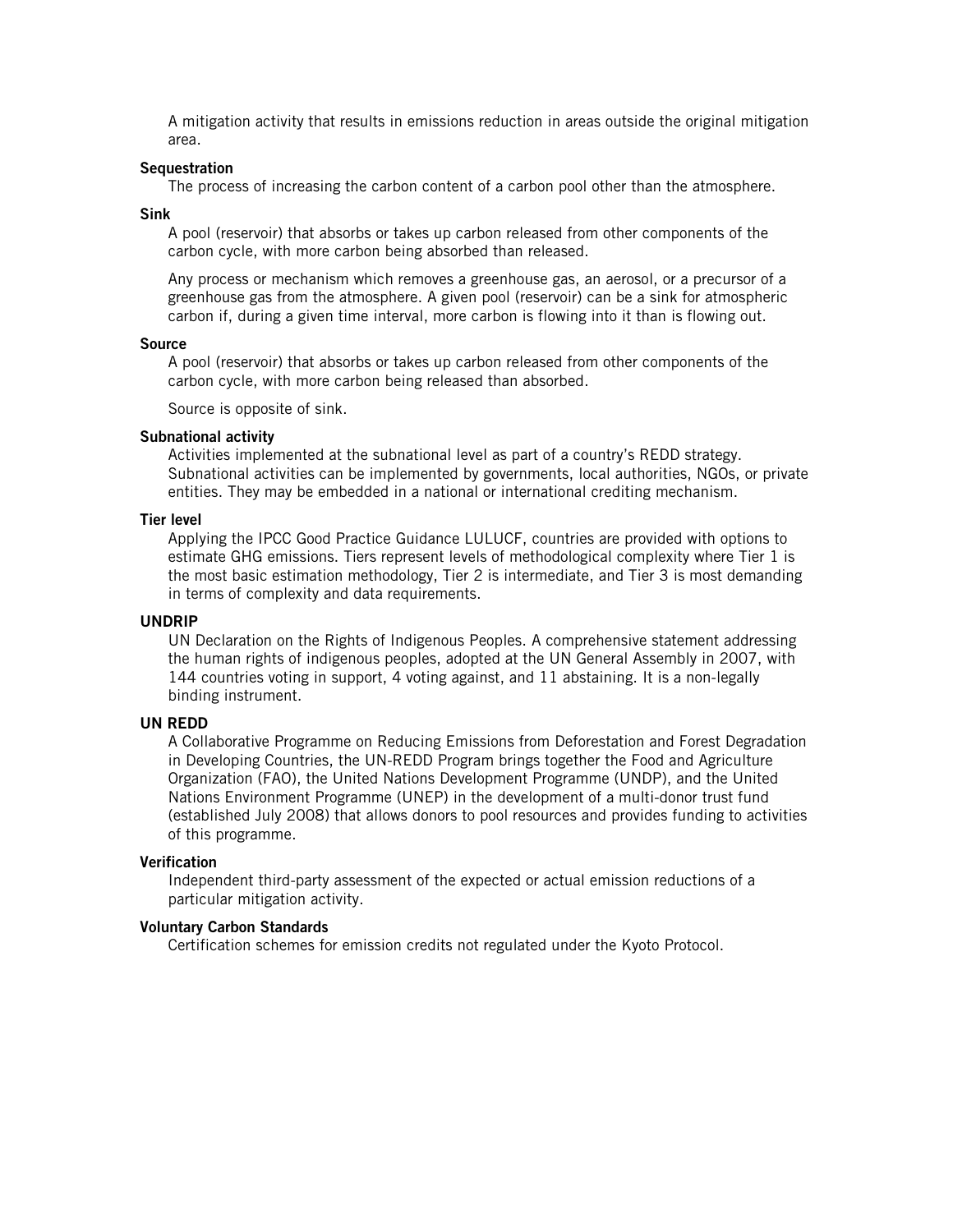## **ANNEX 1**

## **COUNTRY ELIGIBILITY CRITERIA AND REDD FINANCING OPTIONS**

### **Scope of the Analysis**

Country eligibility criteria in REDD financing define to what extent the forest mitigation potential of forests can be tapped. These criteria will also have implications for other environmental services than climate benefits, social and economic development, and equity between countries. E.g., low forest cover (LF) countries and countries which have already addressed deforestation, such as high forest cover countries with low deforestation rates (HFLD) may have limited possibilities to access to REDD financing which may mainly benefit high forest cover countries with high deforestation rates (HFHD).

These HFHD countries are mostly middle income countries and they are already the principal beneficiaries of the existing external funding flows to forests, albeit not to a required extent for achieving SFM. Tapping the full potential of forests for climate change mitigation would require instruments which can make countries with different forest conditions eligible for financing.

An effort has been made to explore implications of two key factors which have been discussed as possible country eligibility criteria, i.e. deforestation rate and degree of forest cover in the country<sup>24</sup>. There are no agreed definitions for what is low and high deforestation rate. In this case countries were divided into three groups according to their deforestation rate as follows<sup>25</sup>:

- High deforestation countries with a deforestation rate of 0.5% per year or more
- Low deforestation countries with a deforestation rate of less than 0.5% per year
- Other countries where forest area has remained stable or increase (deforestation rate 0 or negative

The deforestation rate refers to net deforestation rate (annual change of forest cover) in 2000- 2005 as reported in the FAO Global Forest Resources Assessment (FRA) 2005 (FAO 2005). From the carbon emission perspective, it would have been more logical to use gross deforestation as the basis but the country-level data is not available. In order to illustrate the importance of this factor, it is noted that the global net deforestation has been 7.5 million ha per year. The underlying components for this change are: (i) (gross) deforestation, i.e. all the forest cover which has been lost during the period, (ii) afforestation and reforestation on lands which were not forest in the beginning of the period, and (iii) natural expansion of forest area during the period. The gross rate of global deforestation according to FRA is about 13 mill ha/year. Plantations are estimated to have increased by 2.8 mill. ha/year, leaving 5.5 million ha for other factors.

For an assessment of REDD options, the impact analysis should use gross deforestation as it is the source of emissions. However, gross deforestation rates are not reported in the FRA.<sup>26</sup> Therefore, any conclusions to be made based on the data in this annex should be used with caution. The problem is probably particularly serious in the large countries which have both large annual (gross) deforestation area and large annual forest expansion area (like Brazil or Indonesia). In countries where expansion of forest area is not significant, there is less source of error. Further analysis on country level should be carried out to improve the available data.

 $24$  The analysis is presented in Simula 2008.

 $^{25}$  da Fonseca et al. (2008) used 0.22% per year to differentiate high and low deforestation rates and did

not include countries with zero deforestation or increasing forest area.<br><sup>26</sup> We cannot even make a (partial) correction in the FRA net figures based on the data on rate of forest planting because planted forest has been established both on previously forested land and on bare land.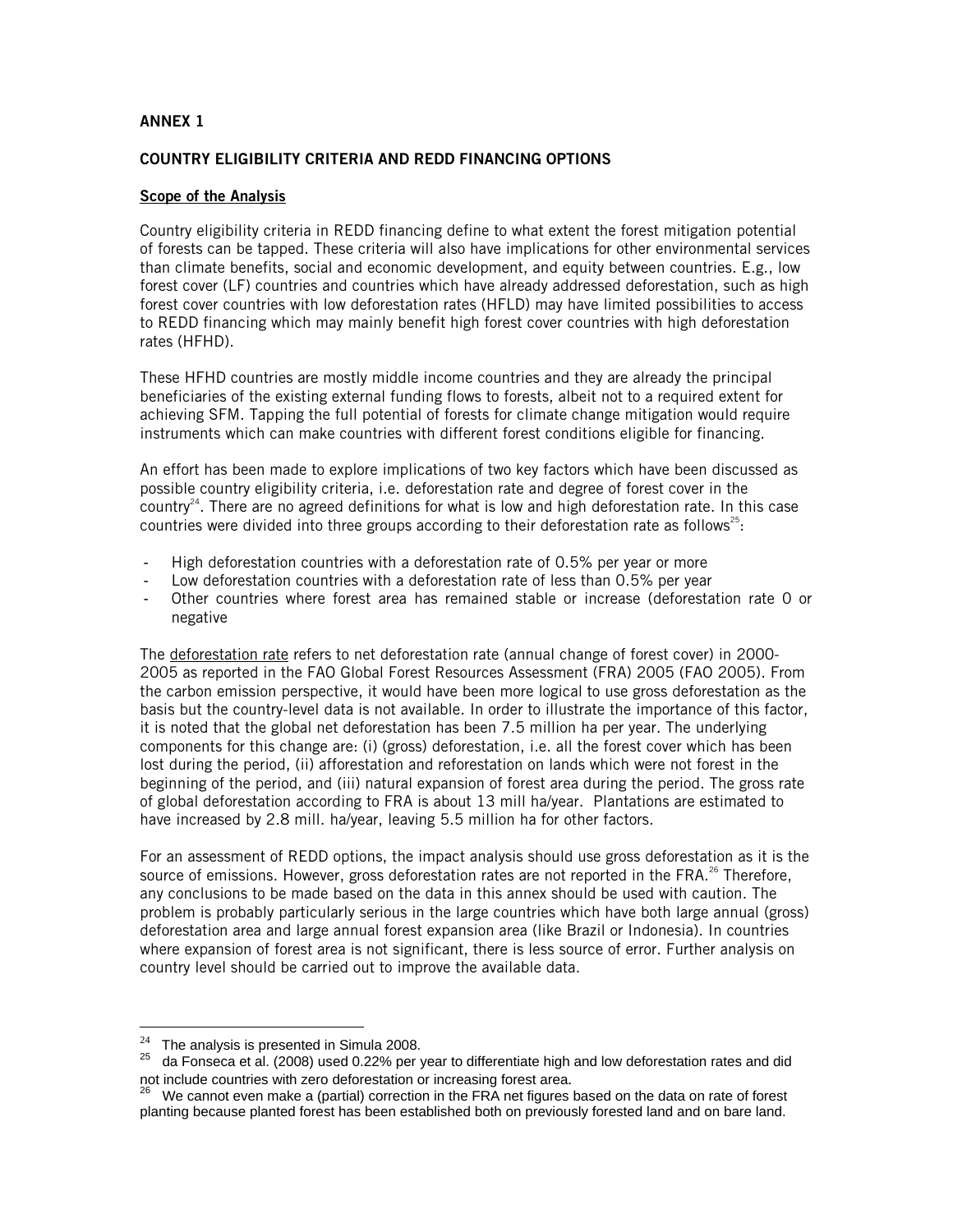Classification according to the degree of <u>forest cover is also problematic as</u> there are no agreed definitions with thresholds for what is low or high forest cover country. Therefore, four categories were adopted for forest cover groups applying 20% intervals: less than 20%, 20-40%, 40-60% and higher than 60% of the total area of the country. In the following analysis, only two groups are discussed for simplicity: (i) high forest cover countries (more than 40%) and (ii) low forest cover countries (less than 40%) but the details by groups are given in Table 1.A.

A total of 156 countries were included in the analysis. The resulting deforestation rate-forest cover matrices were calculated for five indicators:

- Number of countries
- Total forest area of the countries in the group
- Total deforestation area (net) of the countries in the group
- Forest carbon stock of the countries in the group
- Total rural population of the countries in the group

For carbon emissions deforestation area is used as a proxy, for sustainable forest management for enhanced carbon sequestration both total forest area and forest carbon stock are used, and for social impacts the total rural population is used as a proxy.

It goes without saying that this is a very preliminary assessment on some aspects of possible country eligibility criteria and the work should be further expanded with additional indicators and more data. Therefore, the following results are no more than indicative by nature.

The elaborated statistical data allows some tentative conclusions on possible country eligibility criteria with regard to REDD and SFM in the existing forests. However, the data did not allow similar assessment on the potential implications of inclusion of forest restoration, and afforestation in the financing scheme.

### **Implications of Criteria Related to Deforestation Rate and Forest Cover**

### **Deforestation Rate**

If only high deforestation rate (0.5%/yr or more) countries are included in the financing schemes, it would have the following implications:

- Only about one third of the developing countries would have access to funding.
- Most of the annual deforestation area (90%) in developing countries would be covered by the scheme, i.e. 11.2 million hectares per year
- These countries have a total forest area of 1.1 billion ha accounting for more than half of the total forest area (53%) of the 156 countries.
- These countries have a total carbon stock of 93.8 billion tCO2 accounting for more than half of total carbon stock of all the countries in the analysis. This forest carbon stock could be managed for enhancement of carbon sequestration through their sustainable management.
- These countries account for about a quarter of the total rural population of the countries included in the analysis corresponding to about 738 million people.

If low deforestation rate (less 0.5/yr) countries are included in the financing schemes, it would have the following implications:

- Twenty-two more countries would be included in the financing scheme.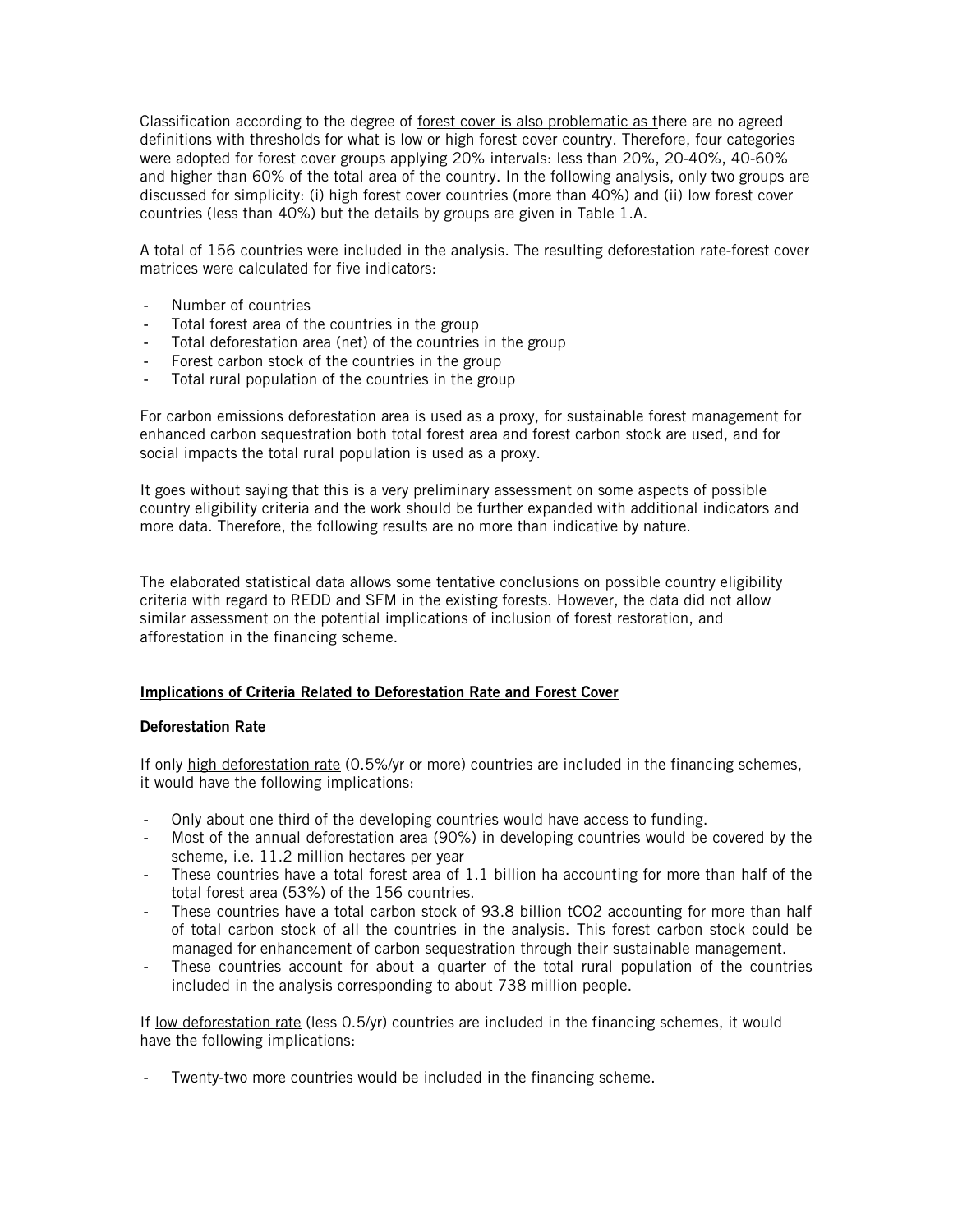- Another 1.3 million hectares of forest lost per year due to deforestation could be covered by the scheme.
- Another 560 million hectares of forest area could be eligible SFM for carbon enhancement with a total carbon stock of 60.5 billion tCO2.
- Another 321 million rural people are found in these countries

If the other countries with zero net deforestation rate or countries where forest area is increasing, are included in the financing scheme:

- Further 443 million ha of forest land could be included with a carbon stock of 30 billion tCO2 for enhancement of carbon sequestration
- In these countries there are another 1.9 billion rural people

## **Degree of Forest Cover**

In this context we consider only two groups; (i) countries with a forest cover of higher than 40% of the total land area, and (ii) countries with forest cover of 40% or less. If only the high forest cover countries are included in the financing scheme

- 48 countries could participate
- Their total annual deforestation is 8.7 million ha/year or about 70% of the total deforestation area
- Their total forest area is 1.3 billion ha or about 60% of the total of all the 156 countries
- These forests have a total carbon stock of about 135 billion tCO2 (70% of the total)
- These countries house 39 million rural people or 11% of the total of all the countries included

If the countries with <u>low forest cover</u> (forest cover 40% or less) are included in the financing scheme

- 108 countries more countries would be included
- Their total forest area is about 840 million hectares which could be integrated in the scheme for enhancement of existing carbon stock through SFM
- The existing carbon stock of these forests is about 49 billion tCO2 which could be thereby significantly increased.
- The possibility of access by these countries to REDD would be limited as their deforestation rate is usually low and in many countries the forest area is expanding.
- These countries have a very large potential for increasing carbon sequestration through afforestation and reforestation as they tend to have large areas of marginal lands which are not used for other purposes and these lands are often degraded.
- These countries have a total rural population of 2.6 billion or almost 90% of the total of all the 156 countries included.

The above analysis is exploratory and suffers from many weaknesses. However, it shows that if a forest financing scheme is applied only for high deforestation high forest cover countries, huge opportunities to use forests for climate change mitigation are missed. These 24 countries account for

- Only two thirds of the total deforestation area
- Only about 40% of the total forest area and the total forest carbon stock which could be used for carbon sink enhancement through sustainable forest management
- Only 8.6% of the total rural population of the 156 countries included in the analysis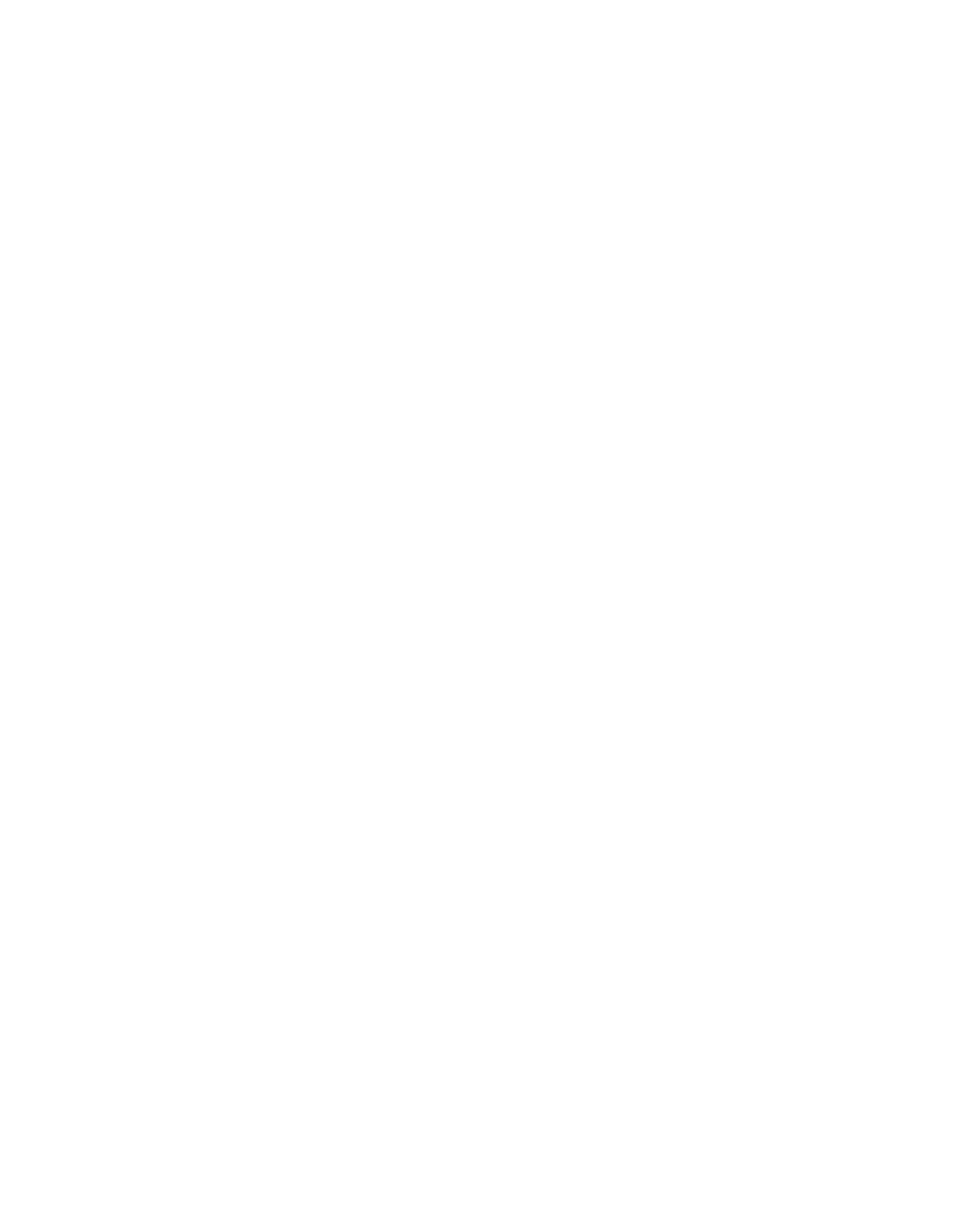| Forest cover | Annual deforestation rate                                                    |                |                 |          |  |  |
|--------------|------------------------------------------------------------------------------|----------------|-----------------|----------|--|--|
| groups       | Above 0.5%                                                                   | Less than 0.5% | O or increase   | Total    |  |  |
|              |                                                                              |                |                 |          |  |  |
|              | <b>Number of Countries by Country Group</b>                                  |                |                 |          |  |  |
| < 20 %       | 19                                                                           | 6              | 40              | 65       |  |  |
| 20-40%       | 15                                                                           | $\overline{7}$ | $\overline{21}$ | 43       |  |  |
| 40-60%       | 18                                                                           | 6              | 4               | 28       |  |  |
| $>60\%$      | $\overline{6}$                                                               | $\overline{3}$ | 11              | 20       |  |  |
| <b>Total</b> | 58                                                                           | 22             | 76              | 156      |  |  |
|              | Total Forest Area by Forest Cover Country Group (million ha)                 |                |                 |          |  |  |
| < 20 %       | 73.65                                                                        | 42.31          | 77.68           | 193.64   |  |  |
| 20-40%       | 183.66                                                                       | 140.75         | 324.09          | 648.50   |  |  |
| 40-60%       | 842.45                                                                       | 326.70         | 6.05            | 1,175.20 |  |  |
| $>60\%$      | 49.87                                                                        | 50.51          | 35.10           | 135.48   |  |  |
| Total        | 1,149.63                                                                     | 560.27         | 442.91          | 2,152.82 |  |  |
|              | Total Deforestation Area by Forest Cover Country Group (million ha per year) |                |                 |          |  |  |
| < 20 %       | $-1.12$                                                                      | $-0.17$        | 0.07            | $-1.22$  |  |  |
| 20-40%       | $-2.05$                                                                      | $-0.46$        | 4.48            | 1.98     |  |  |
| 40-60%       | $-7.80$                                                                      | $-0.59$        | 0.01            | $-8.38$  |  |  |
| $>60\%$      | $-0.27$                                                                      | $-0.03$        | 0.01            | $-0.29$  |  |  |
| <b>Total</b> | $-11.23$                                                                     | $-1.26$        | 4.57            | $-7.92$  |  |  |
|              | <b>Total Forest Carbon Stock by Country Group (GtCO<sub>2</sub>)</b>         |                |                 |          |  |  |
| < 20 %       | 4.18                                                                         | 3.23           | 3.82            | 11.23    |  |  |
| 20-40%       | 12.48                                                                        | 8.20           | 16.93           | 37.61    |  |  |
| 40-60%       | 75.38                                                                        | 39.74          | 0.43            | 115.55   |  |  |
| $>60\%$      | 1.73                                                                         | 9.31           | 8.68            | 19.72    |  |  |
| <b>Total</b> | 93.76                                                                        | 60.48          | 29.87           | 184.11   |  |  |
|              | <b>Total Rural Population by Country Group (million)</b>                     |                |                 |          |  |  |
| $<$ 20 %     | 323.3                                                                        | 139.1          | 239.0           | 701.3    |  |  |
| 20-40%       | 159.3                                                                        | 105.9          | 1,664.2         | 1,929.3  |  |  |
| 40-60%       | 244.5                                                                        | 65.1           | 5.2             | 314.8    |  |  |
| $>60\%$      | 11.1                                                                         | 11.4           | 1.8             | 24.2     |  |  |
| <b>Total</b> | 738.1                                                                        | 321.4          | 1,910.1         | 2,969.7  |  |  |

**Table 1.A Forest Area, Deforestation, Forest Carbon Stock and Rural Population by Country Groups** 

Explanatory notes**:** 

- The table is calculated based on data in FAO Global Forest Resources Assessment 2005. For forest area and forest carbon stock, the data refers to year 2005; the annual deforestation rate is calculated for the period of 2000 to 2005; and the rural population data is for 2004.

- Deforestation rate is calculated based on the change of forest cover between 2000 and 2005. It is a net measure as it also incorporates afforestation/reforestation on previously non-forest land and natural expansion of forest. The actual total deforestation rate is therefore higher than the above figures indicate.

- Deforestation rate categories (above or equal to 0.5%/yr and less than 0.5% per year) have been arbitrarily established in the absence of agreed definitions of high and low deforestation countries.

- Forest cover groups have also been arbitrarily established in the absence of common definitions (e.g. for low forest cover countries or high forest cover countries).